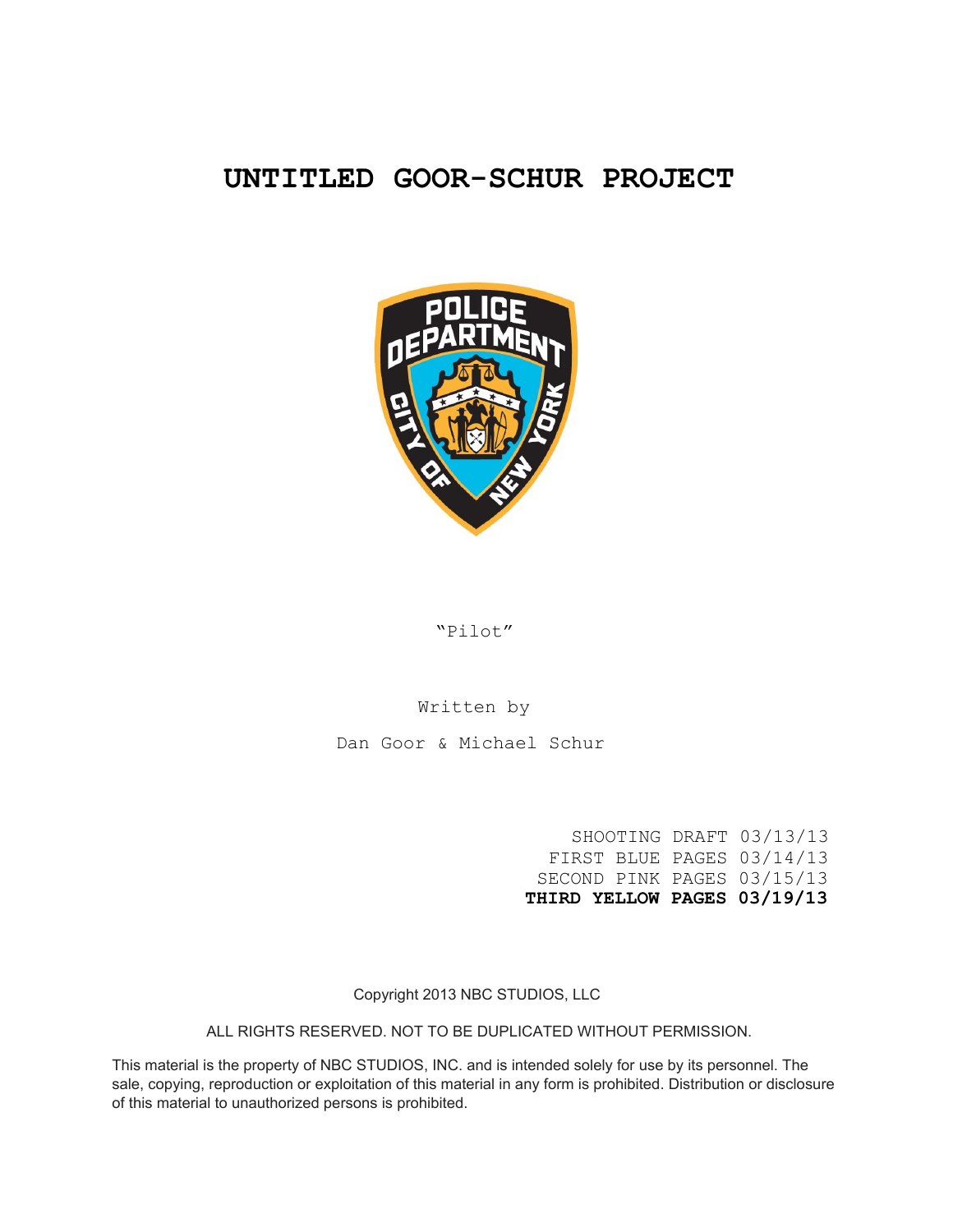# **CAST LIST**

JAKE HOLT TERRY AMY ROSA CHARLES GINA

AHMED BRJKOL BUNDER HITCHCOCK MCGINTLEY OLD MAN PARROT RATKO SCULLY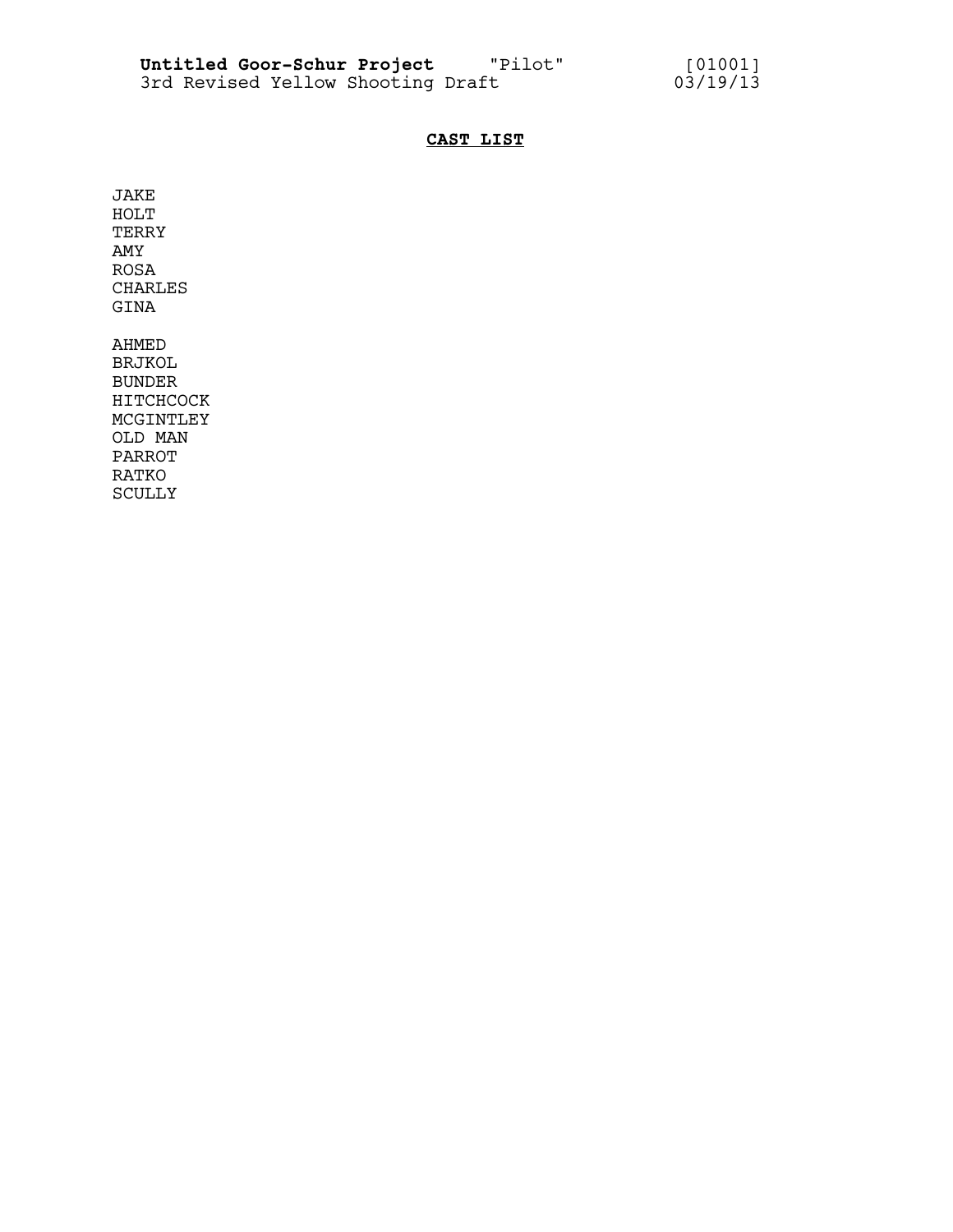**Untitled Goor-Schur Project** "Pilot" [01001]

3rd Revised Yellow Shooting Draft 03/19/13

# **SET LIST**

- BRIEFING ROOM
- 
- HOLT'S OFFICE
- BREAK ROOM
- RECORDS ROOM

DEPARTMENT STORE

APARTMENT BUILDING

- APARTMENT
- HALLWAY

#### BENEFICIO'S LUXURY MARKET

DARK ROOM

HOLT'S CAR

CHARLES' CAR

PUBLIC STORAGE UNIT

MCCOYS BAR

#### **INTERIORS EXTERIORS**

SAMMY'S ELECTRONIX STORE SAMMY'S ELECTRONIX STORE - DAY

99TH PRECINCT 39TH PRECINCT - DAY

- BULLPEN APARTMENT BUILDING - DAY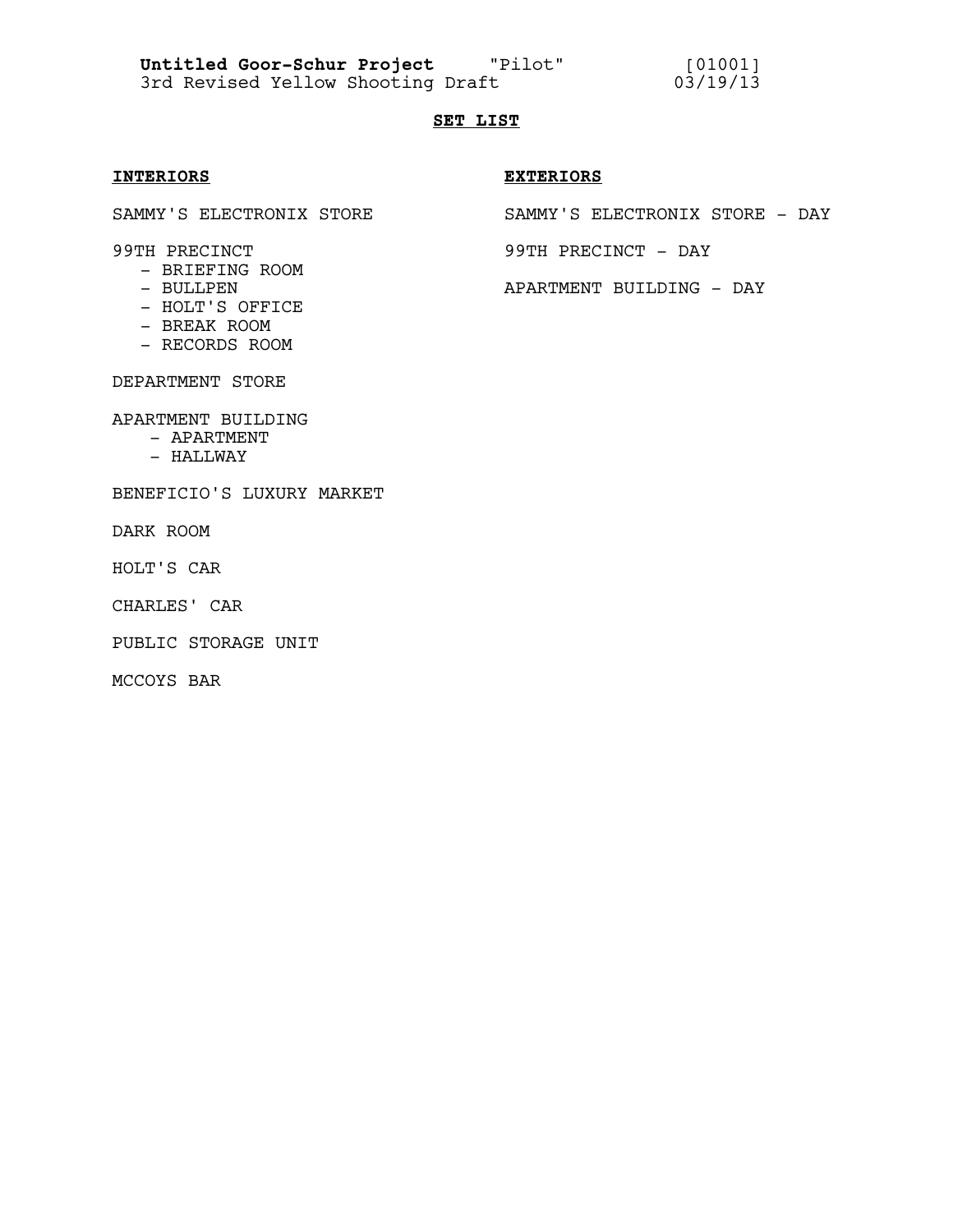# **SCRIPT REVISION HISTORY**

| <b>DATE</b> | <b>COLOR</b> | <b>PAGES</b>                                                              |
|-------------|--------------|---------------------------------------------------------------------------|
| 3/14/13     | Blue         | Full Script                                                               |
| 3/15/13     | Pink         | 3, 5, 7, 7A, 8, 10, 14, 19,<br>21, 21A, 25, 26, 29, 29A, 30,<br>30A, & 31 |
| 3/19/13     | Yellow       | 25, 26, 26A                                                               |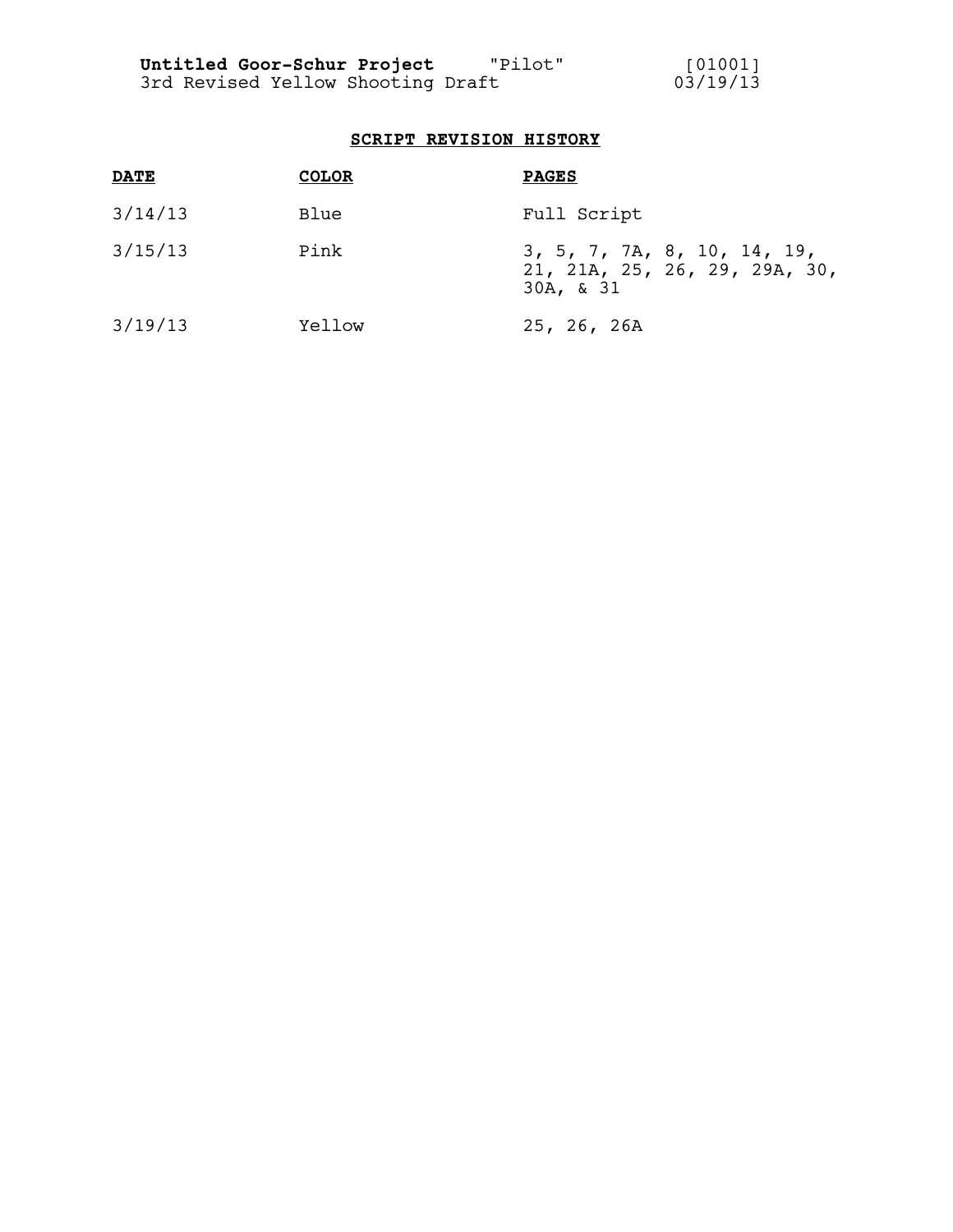#### **COLD OPEN**

#### 1 EXT. SAMMY'S ELECTRONIX STORE - BROOKLYN - DAY 1

POLICE TAPE blocks off the store. UNIFORMED COPS and CRIME TECHNICIANS catalogue the CRIME SCENE.

> JAKE (V.O.) This job is eating me alive. I can't breathe anymore.

#### 2 INT. SAMMY'S ELECTRONIX STORE - DAY 2

We start CLOSE on DET. JAKE PERALTA (Andy Samberg).

JAKE

I spent all these years trying to be the good guy, the man in the white hat. I'm not becoming like them... I am them.

AMY (O.S.) What are you doing, weirdo?

Reveal Jake was speaking into a VIDEO CAMERA, that's attached to TEN TV MONITORS -- all filled with his image. DET. AMY SANTIAGO (Melissa Fumero) watches, annoyed.

> JAKE I'm doing the best speech from "Donnie Brasco." Actually-- (points to monitors) --ten of me are doing the best speech from "Donnie Brasco." (then, on all ten monitors) 'Sup?

> AMY Get it together, man. All ten of you.

Jake starts playing with all the electronic equipment. Amy reviews her notes with the owner, AHMED.

> AMY (CONT'D) Store was hit about two hours ago. Perps disabled the alarm--

A DRUM MACHINE goes off LOUDLY.

JAKE Sorry! My bad.

AMY They mostly took tablets and cameras. (to Ahmed) (MORE) (CONTINUED)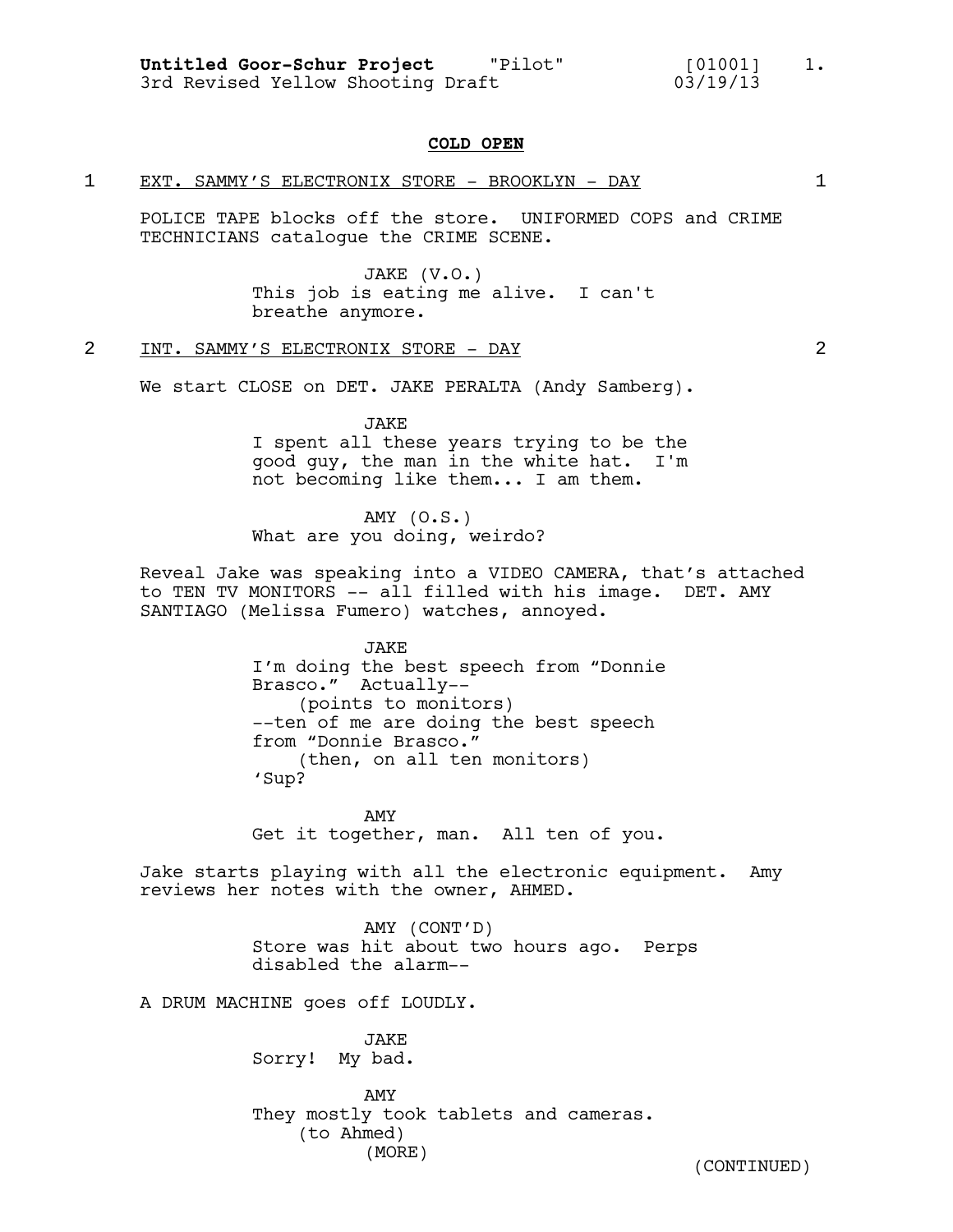Untitled Goor-Schur Project "Pilot" [01001] 2.<br>3rd Revised Yellow Shooting Draft 03/19/13

2 CONTINUED: 2

#### AMY (CONT'D)

I'd like a list of your employees, anyone who had access to the store. I'd also like to apologize for my partner. His parents didn't give him enough attention.

MUSIC STARTS from the karaoke machine, and Jake starts singing to "Believe" by Cher.

> JAKE (O.S.) DO YOU BELIEVE IN LIFE AFTER LOVE? --

> > AMY

Dude, seriously?

JAKE

I know, not my first choice either, but it's stuck. Got any other songs, Ahmed?

#### AHMED

No, is broken. You want it? One-fifty for you. Works perfect.

JAKE

You literally just said it was broken. (singing) I THINK THIS ROBB-RY WAS A SMASH AND GRAB / I REALLY BELIEVE IT WAS A SMASH AND GRAB, OH!!!

#### AMY

Really, Cher? I think it was an inside job. Prove me wrong.

JAKE

A challenge? Is this a challenge? I love challenges! (putting down the mic) The door and the register were both forced, and they tripped a motion sensor -- i.e., not an inside job.

AMY Or it's an inside job meant to look like a smash and grab.

JAKE Sorry. We're looking for three white males, one of whom has tatt sleeves on both arms.

AMY And how do you know that, dare I ask?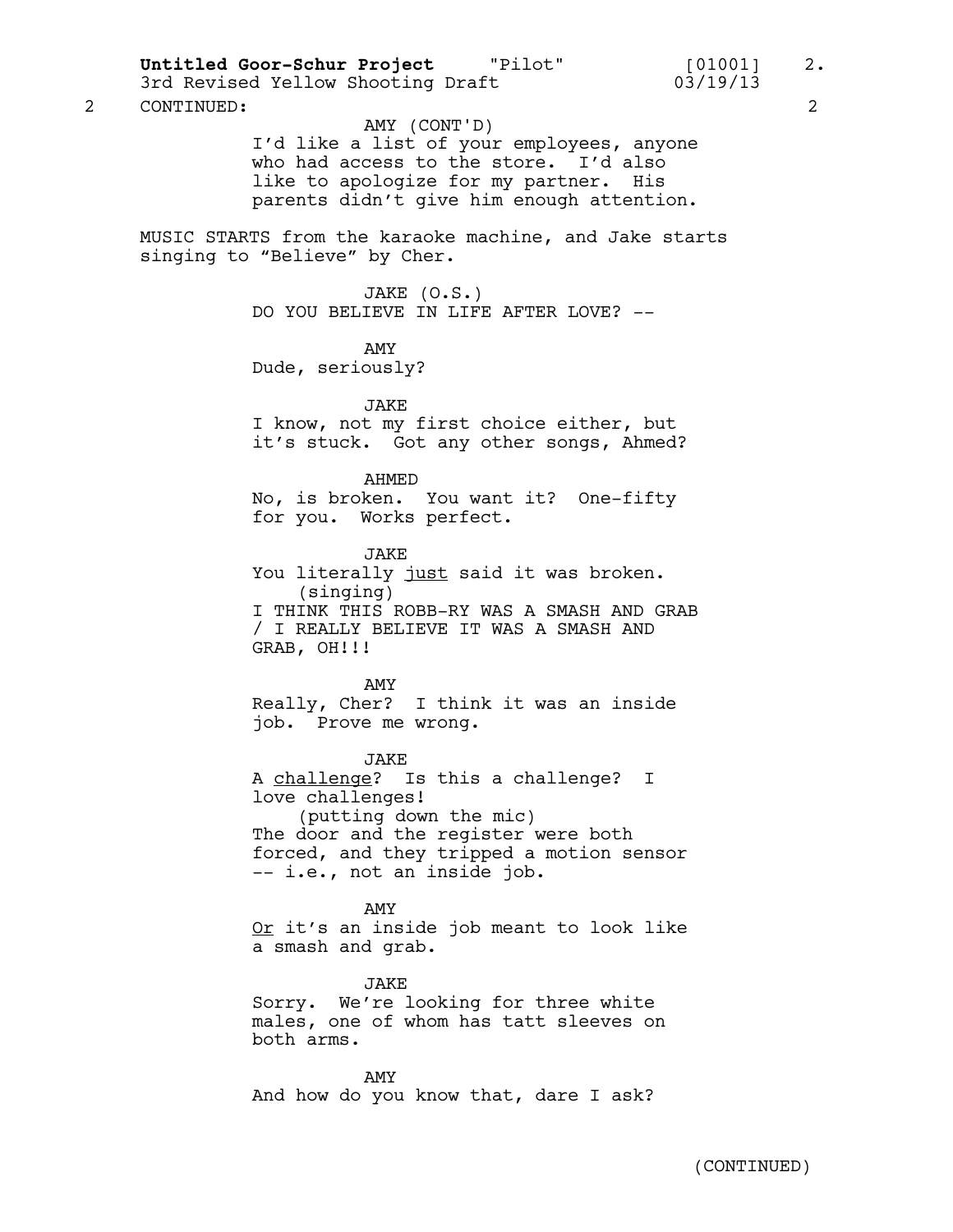**Untitled Goor-Schur Project** "Pilot" [01001] 3.

3rd Revised Yellow Shooting Draft 03/19/13

2 CONTINUED: (2) 2

JAKE I had a confidential informant on the inside. He spent years right here, in this sale bin, watching, learning, waiting. His code name is... (holds up teddy bear) Fuzzy Cuddle Bear! And he's a nanny cam.

Jake PLUGS the BEAR into the BANK of TVs. We see THREE WHITE THUGS robbing the place.

> AMY Ugh. You got lucky.

JAKE You know what they say: Luck is 95% talent, 5% being awesome.

AMY No one's ever said that.

JAKE (to the bear) Whelp... we did it, Fuzzy. We got 'em. You can come home now. (as the bear) "I don't know if I can. I've been undercover so long, I don't even know who I am anymore. I've done terrible things."

AMY All right.

JAKE (as Fuzzy, crying) "I strangled a Mr. Potato Head with my bare hands. Oh God, what have I become?!"

#### **END OF COLD OPEN**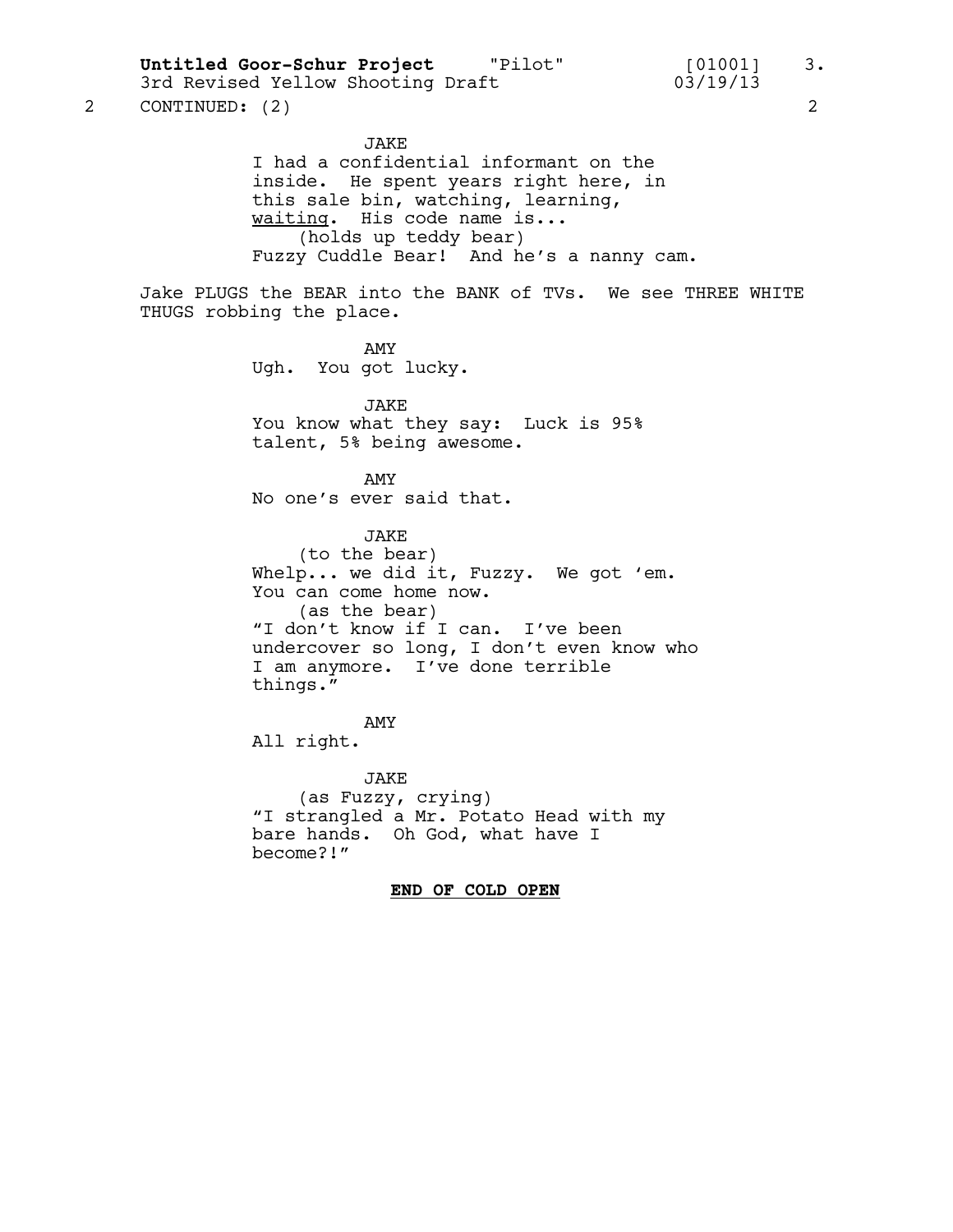#### **ACT ONE**

#### 3 EXT. 99TH PRECINCT - BROOKLYN - MORNING 3

A castle-like building on a busy Brooklyn street.

TERRY (V.O.) (quietly) All right. Let's get started.

#### 4 INT. 99TH PRECINCT - BRIEFING ROOM 4

SGT. TERRY JEFFORDS (Terry Crews) stands in front of a roomful of detectives: Jake, Amy, ROSA (Stephanie Beatriz), and CHARLES (Joe Lo Truglio), and the civilian administrator GINA (Chelsea Peretti). All of them continue to chatter.

> TERRY Quiet, please. Come on, guys, I don't want to have to raise my voice. Rosa?

ROSA (super loud) Shut up!

Everyone shuts up.

TERRY Thank you, Rosa. First off, Gina has some administrative announcements.

GINA

Thank you. Thank you. No need to applaud. First of all, starting today there's a new claim form for "lost equipment." Sadly, I have misplaced it.

Everybody CHUCKLES, including Gina.

GINA (CONT'D) But seriously, I do not know where I put those forms. If you see them, let me know. Also, my dance troupe, "Floor-gasm," is performing at the Atlantic Antic on Sunday. Please come watch me dance, unless you are an old pervert.

She points to SCULLY, who is DIRECTLY in front of her.

TERRY Thank you, Gina. Open cases -- you closed the electronics store robbery from last week?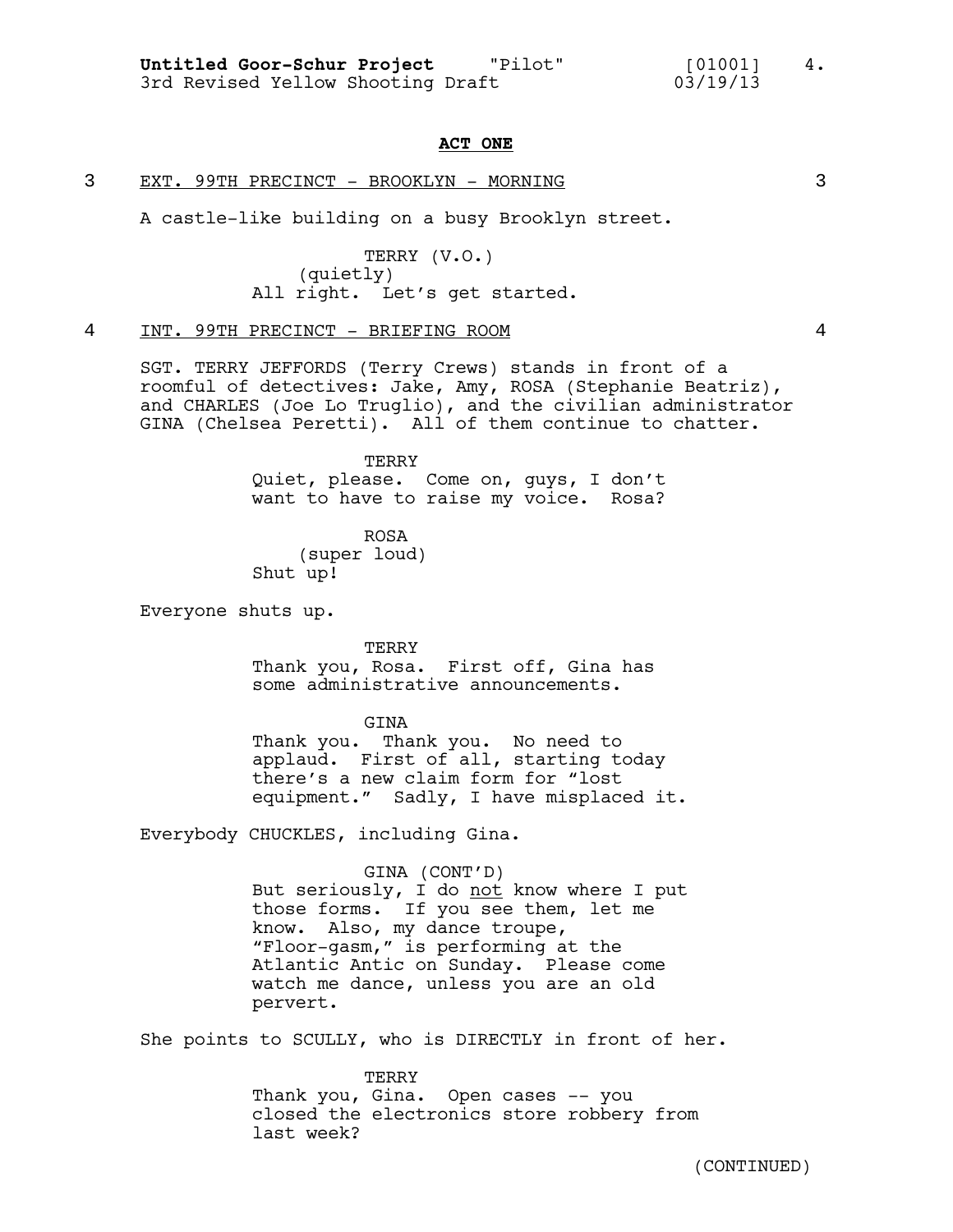3rd Revised Yellow Shooting Draft

4 CONTINUED: 4

JAKE Patrol picked up all three mopes yesterday, Sarge. (to Amy) Would you like to do the honor?

Amy walks up to the blackboard, which reads: "Peralta: 23 / Santiago:  $2\overline{2}''$ . She erases the "23" and writes "24".

> AMY I hate this. I hate this. Enjoy it while it lasts.

> > JAKE

I will!

TERRY JP, update on the Morgenthau murder?

#### JAKE

Early this morning, someone decided to shoot and kill luxury food importer Harry Morgenthau. Body was discovered by his cleaning lady.

He clicks to a photo of a WOMAN.

#### JAKE (CONT'D)

During her interview, using expert detective work, I deduced that she had something super gross on her chin. I took a picture of it, as evidence.

Close up picture of the woman's chin, covered in gunk.

CHARLES I think it was flan.

JAKE Charles thinks it was flan. I think it was butterscotch pudding.

ROSA Maybe it was just, like, that old person gunk. You know the way they're always covered in gunk? Oldies are gross.

Everyone nods.

TERRY How about we focus on the murder, instead of the old person gunk?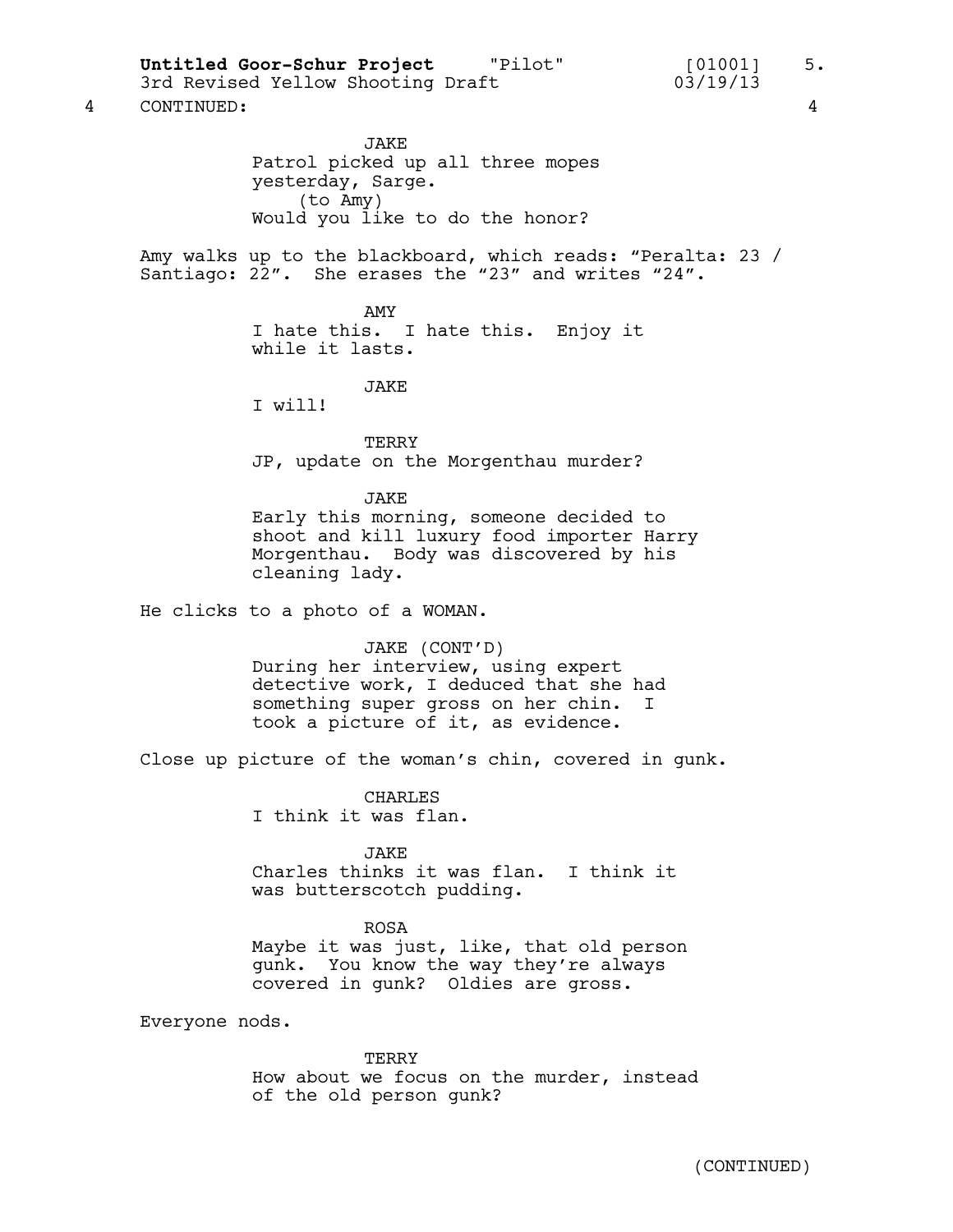# Untitled Goor-Schur Project **The Pilot"** [01001] 6.

3rd Revised Yellow Shooting Draft 03/19/13

4 CONTINUED: (2) 4

AMY

# Crime techs are at the scene now, we're heading back in a few minutes.

**TERRY** 

I want the four of you on this -- it's gonna be priority one for new C.O.

ROSA

Tell us about this new captain. You worked with him before, right?

TERRY

Years ago. Captain Holt will be here soon. He'll want to introduce himself.

AMY Well, as soon as he's settled in, I have a presentation for him. (pulls out folder) Crime-stat analysis for the precinct, and

some strategy proposals.

JAKE Oh, are you hoping to be put in charge of the Brown Noser Squad, Sergeant Asskisser?

#### CHARLES

Yeah, then maybe one day you can be Lieutenant Asskisser, on the Brown Noser Squad.

JAKE That's exactly what I said.

CHARLES Great minds, right?

**TERRY** Put the murder down, guys. Dismissed.

#### 5 INT. 99TH PRECINCT - BULLPEN 5

Eight desks sit in the middle of a busy room, off of which is a BREAK ROOM and the CAPTAIN'S OFFICE. Charles walks up to Gina's desk super "casually."

> CHARLES Hey Gina, you know any scalpers? I want to buy tickets for the Rihanna concert for me and Rosa, but they're sold out.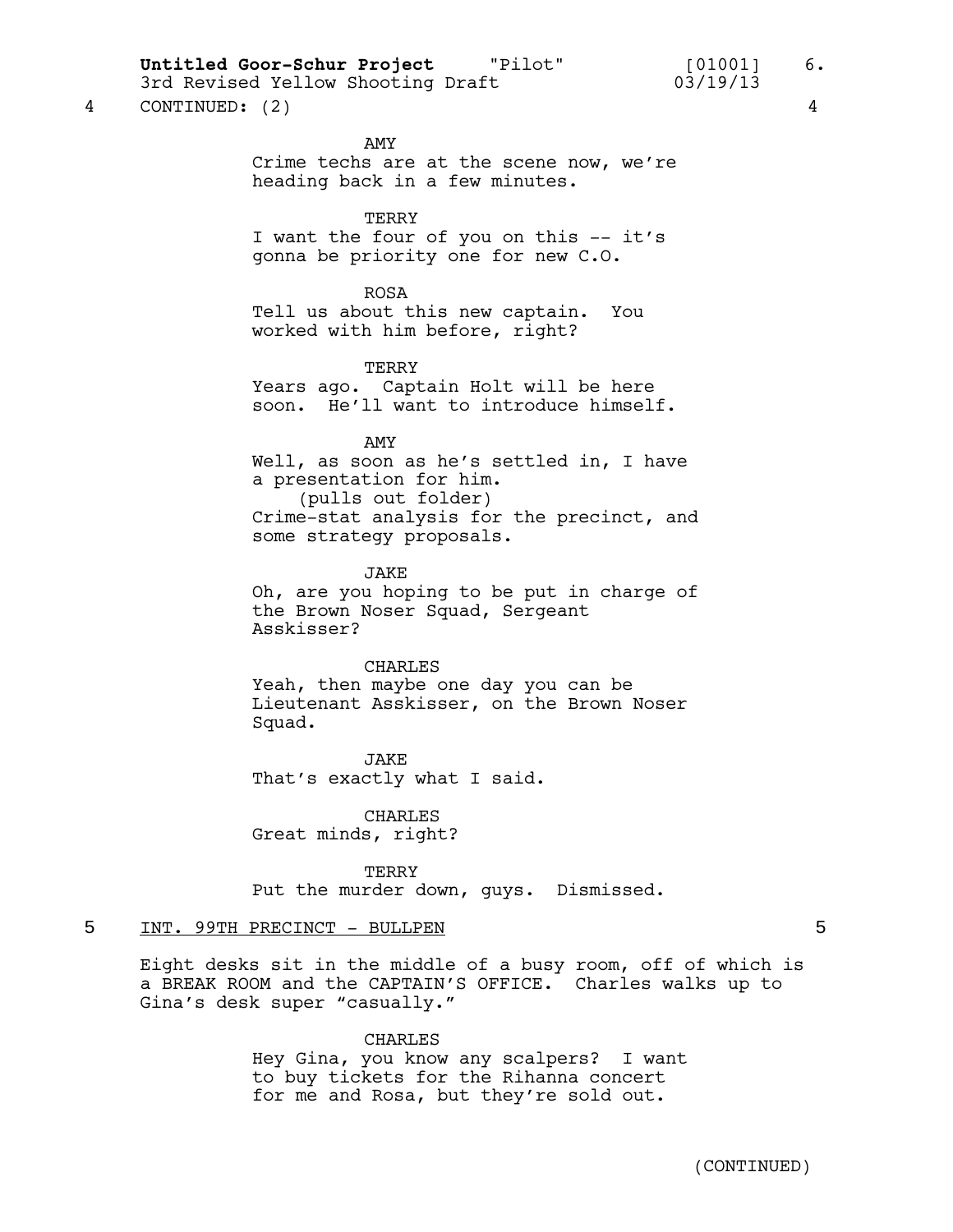Untitled Goor-Schur Project "Pilot" [01001] 7.<br>3rd Revised Yellow Shooting Draft 03/19/13

3rd Revised Yellow Shooting Draft

# 5 CONTINUED: 5

GINA ...Okay, yeah, two points to make here. First: Rihanna? (gesturing vaguely to him) You... Rihanna.

CHARLES

Yes. What's your second point?

**GTNA** 

That you're wasting your time. She's got a type, which is: anyone but you.

CHARLES

Yeah, that was my ex-wife's type, too.

Charles looks sad. Gina takes pity on him.

GINA

A Rihanna concert is a pretty big swing, man. She's into watching old movies. Maybe start there.

CHARLES Cool. Where... would I find a place that shows old movies?

GINA Just go on the internet and search for the phrase "I want to buy two movie tickets for a girl who doesn't like me."

CHARLES

...I don't even need to add the zip code, or something?

6 INT. BULLPEN - JAKE AND AMY'S DESK AREA - LATER 6

Jake looks at CRIME SCENE PHOTOS. Amy walks up.

JAKE

Just got these crime scene photos -- look at the victim's socks.

AMY

...What? I don't see anything.

JAKE

No, just -- they're super nice socks, right? Where do you get socks like that? I have the worst socks.

Annoyed, Amy slams the folder of pictures into his chest.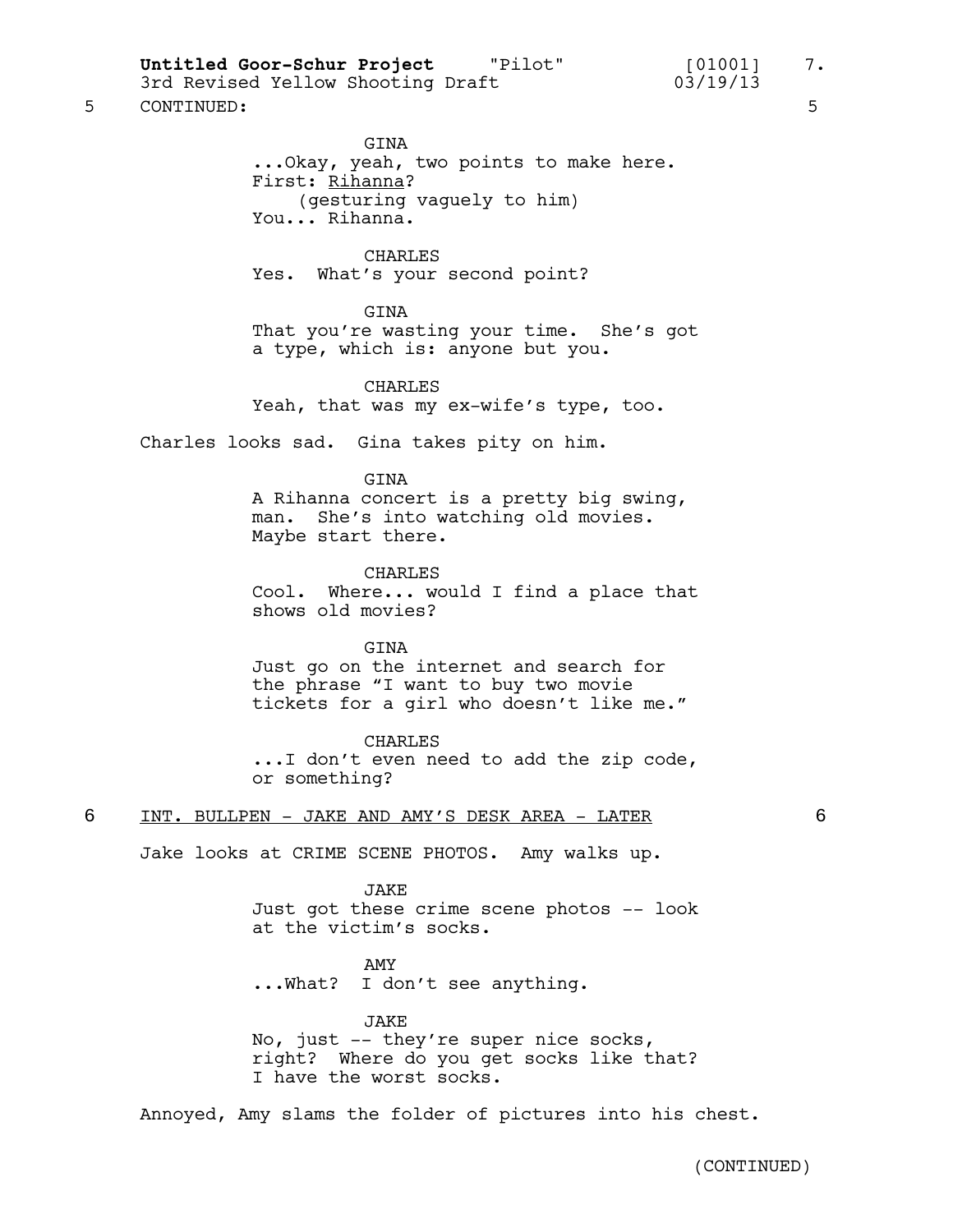**Untitled Goor-Schur Project** "Pilot" [01001] 7A.

6 CONTINUED: 6

AMY Hey -- have you heard anything about the new captain?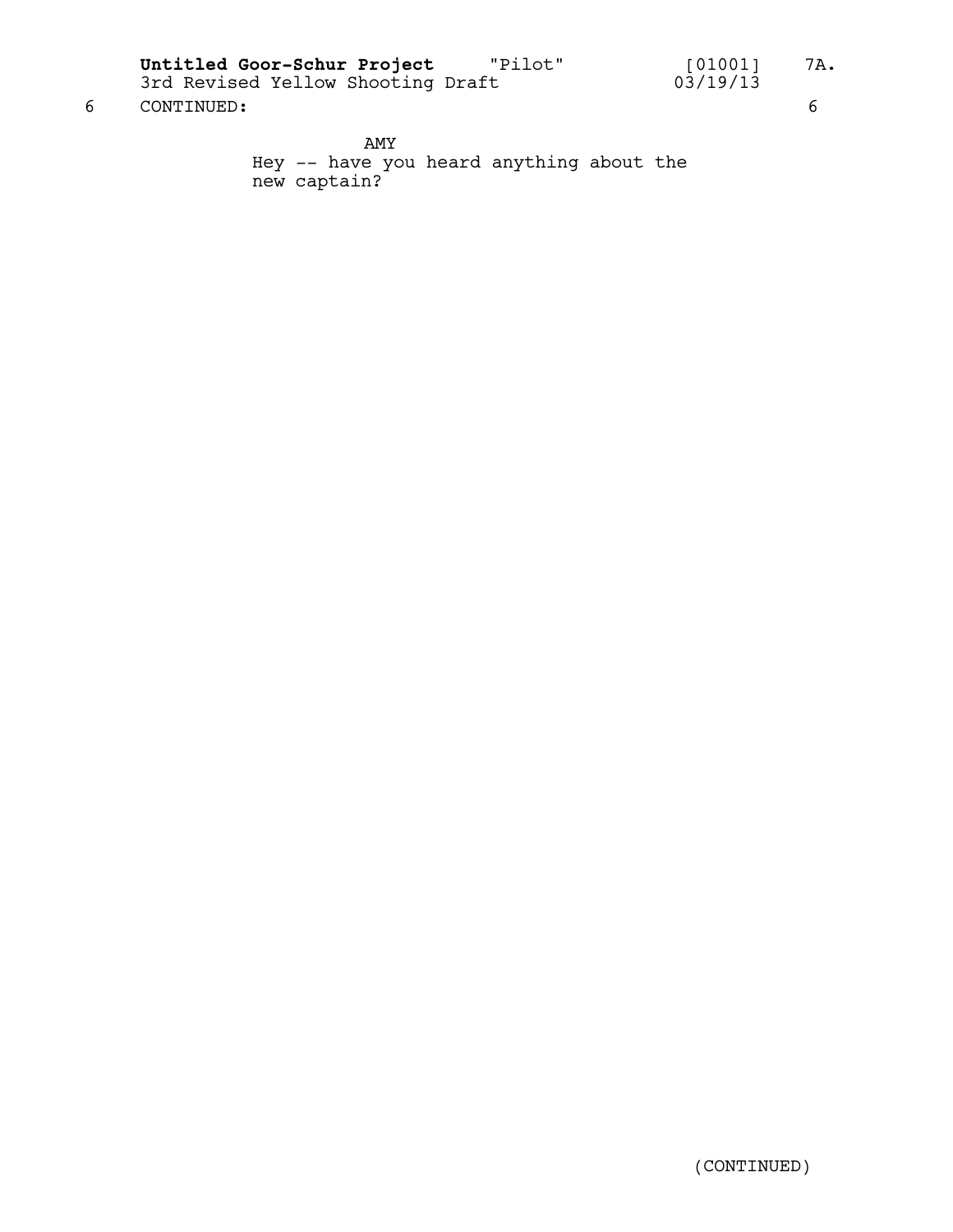Untitled Goor-Schur Project "Pilot" [01001] 8.

# 3rd Revised Yellow Shooting Draft 03/19/13

6 CONTINUED: (2) 6

JAKE No, and I don't care. Terry runs the detective squad, and he's great.

AMY

Terry's an emotional wreck.

In the b.g., Terry sits at his desk and CRIES softly.

JAKE

Yes, but he's our emotional wreck. I wish Captain McGintly had never left. He was the best.

AMY He was terrible. You just liked him because he let you do anything you wanted.

#### 7 FLASHBACK - INT. BULLPEN - 2 MONTHS AGO 7

Jake and Rosa, in ROLLER CHAIRS, hold fire extinguishers. Everyone cheers. MCGINTLEY approaches.

> MCGINTLEY What the hell are you doing?

JAKE Fire extinguisher roller chair derby.

#### MCGINTLEY

...Okay.

ROSA -- annnnnd go!

They spray the extinguishers and ROLL ACROSS THE FLOOR.

8 BACK TO SCENE 8

AMY

If I'm ever gonna make captain I need a good mentor. I need my rabbi.

JAKE Sorry, dude. This new guy's gonna be a washed-up pencil pusher, who's forgotten how to be a cop, and is only concerned  $with - -$ (robot voice) -- following every rule in the Patrol Guide, meep morp robot captain engage.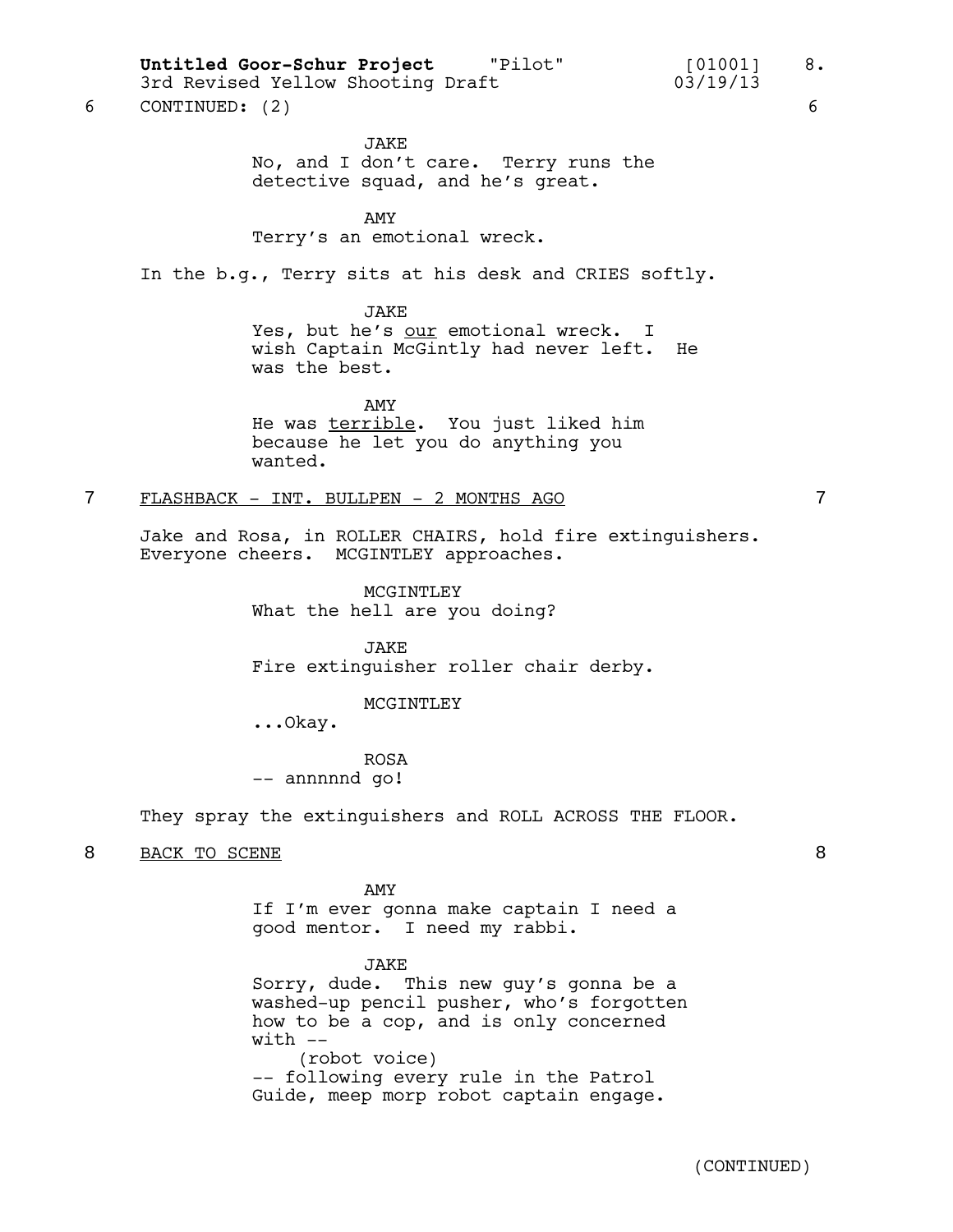Untitled Goor-Schur Project "Pilot" [01001] 9.<br>3rd Revised Yellow Shooting Draft 03/19/13

3rd Revised Yellow Shooting Draft

HOLT (O.C.) Is that what you think? Jake spins around to see CAPTAIN RAY HOLT (Andre Braugher). JAKE Hey! You must be the new C.O. Detective Jake Peralta. Great to meet you. HOLT Don't let me interrupt. You were describing what kind of person I'm going to be. I'd like you to finish. Jake stares at him. Decides not to back down. JAKE Well, lemme see... "washed-up pencilpusher"... "forgotten how to be a cop"... I think I was done, actually. HOLT Okay. Now do the robot voice. (off Jake's look) The robot voice you were doing when you implied I'm a rule-following robot. I want to hear it again. JAKE ..."Meep morp... zeep... robot..." HOT T That's a terrible robot voice. And the next time I see you, I'd like you to be wearing a necktie. JAKE Our old captain didn't care if we wore ties. HOLT Well, your new captain does. And more importantly, he cares that you follow his direct orders. (to the group) Everyone. I'm your new commanding officer, Captain Ray Holt. AMY Speech! Speech! HOLT That was my speech. Sergeant Jeffords, a word?

8 CONTINUED: 8

(CONTINUED)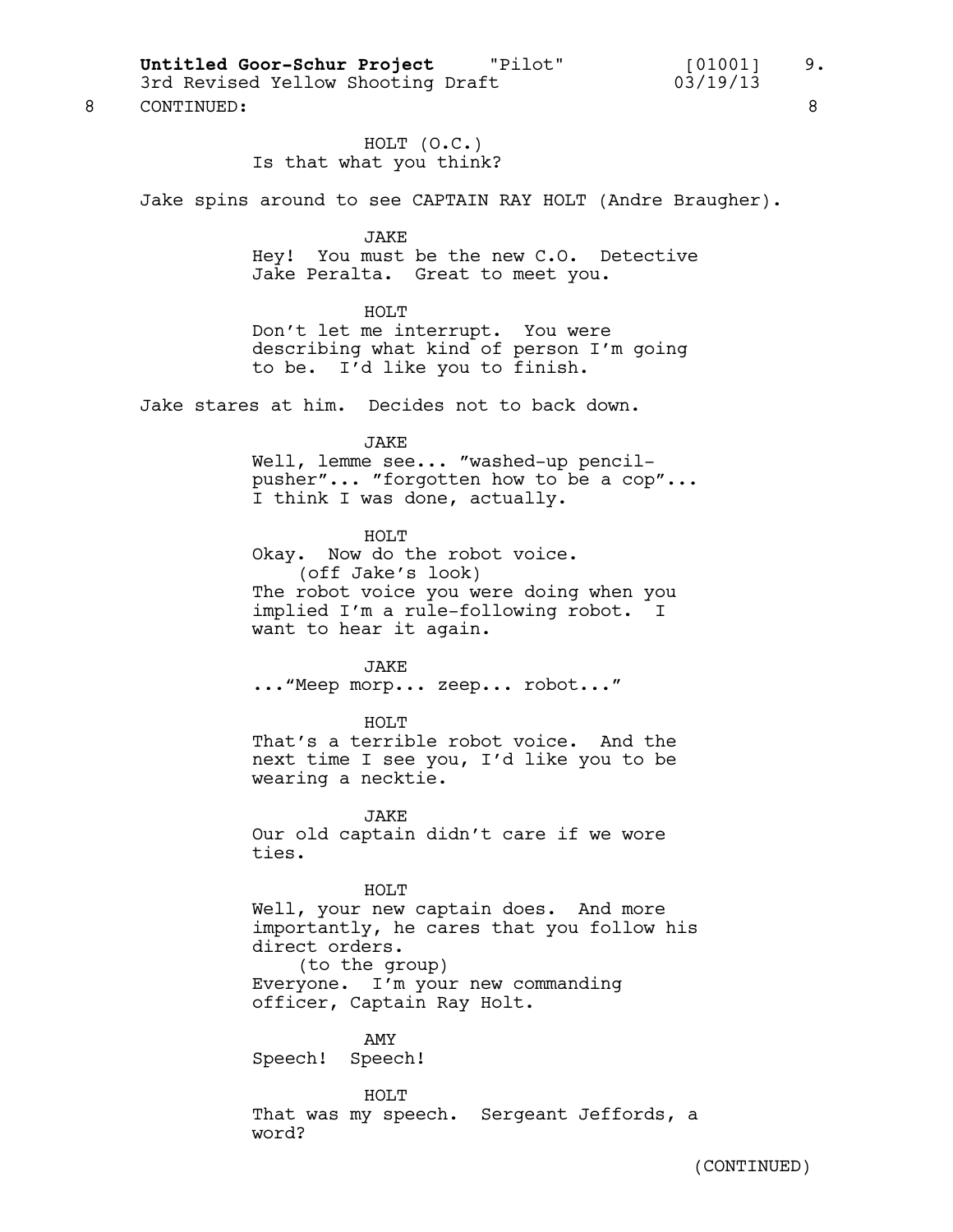He heads to his office. Amy looks delighted. AMY I love that guy. GINA Yeah, he's really suave. Anyone else get kind of a gay vibe? 9 INT. HOLT'S OFFICE - LATER 9 The floor is covered in unpacked boxes. Terry stands. HOLT Sergeant. You were in the 18th with me. Though you were significantly... TERRY Fatter, sir. They called me Terry Titties. Because I had... large... HOLT Titties. Yes. I remember. I never liked that nickname. Though to be fair, it was accurate. Says here you're on administrative leave? **TERRY** A year ago, my wife and I had twin baby girls. Cagney and Lacey. (shows Holt a picture) Ever since, I've kind of... clenched up. Lost my edge. There was an incident. 10 FLASHBACK - INT. DEPARTMENT STORE - NIGHT - ONE YEAR AGO 10 Terry and Jake, guns drawn, in a deserted store. TERRY You go in first. I'm feeling jumpy. JAKE What? You always go in first. Look at you -- those biceps don't go in "second." There's a BANG! Terry SCREAMS and FIRES ten shots at a FIGURE with its arms out, totally obliterating: a MANNEQUIN. Untitled Goor-Schur Project "Pilot" [01001] 10.<br>3rd Revised Yellow Shooting Draft 03/19/13 3rd Revised Yellow Shooting Draft 03/19/13 8 CONTINUED: (2) 8

> JAKE (CONT'D) I think he's dead.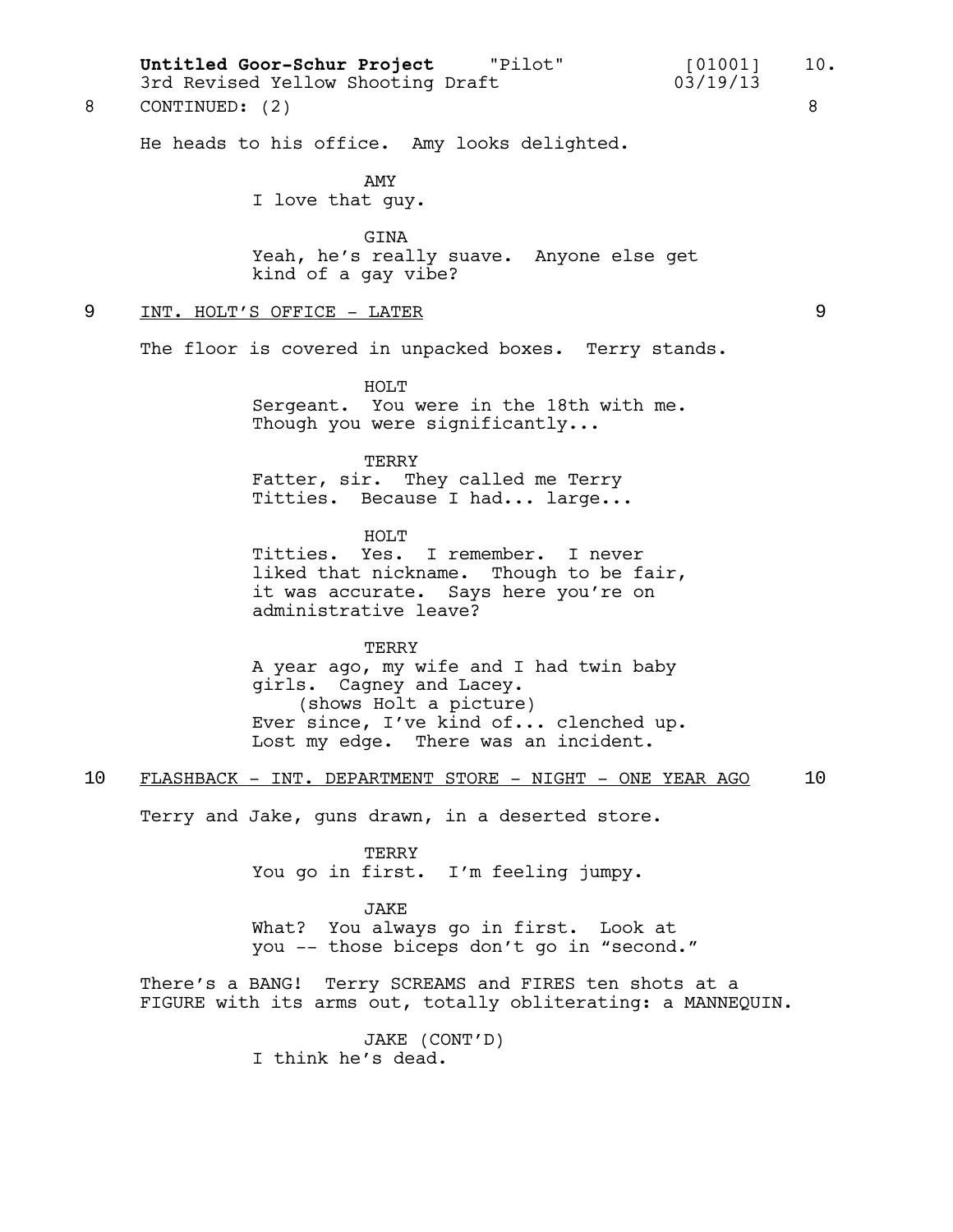Untitled Goor-Schur Project "Pilot" [01001] 11.<br>Collectional Valley Sheeting Draft (03/19/13) 3rd Revised Yellow Shooting Draft 03/19/13

11 BACK TO SCENE 11

**TERRY** It's been a year, and I... haven't...

Holt holds up his hand -- no more.

HOLT Tell me about your detective squad.

Terry motions to a THREE MIDDLE-AGED DETECTIVES.

**TERRY** Scully, Hitchcock, and Daniels. They're pretty much worthless. But they make good coffee.

HOLT Copy that.

**TERRY** Now the good ones. Rosa Diaz: tough, smart, hard to read, and scary as hell.

## 12 FLASHBACK - INT. BULLPEN - CHRISTMAS TIME 12

Rosa storms up to Hitchcock.

ROSA Tell me who has me for Secret Santa.

HITCHCOCK No! That takes all the fun out of it.

Rosa stares daggers at him. He crumbles.

HITCHCOCK (CONT'D) It's Scully. He got you a scarf. It's blue and ugly. I'll make him return it.

### 13 BACK TO SCENE 13

Terry gestures to Charles at his desk.

**TERRY** Charles Boyle: he's a grinder. Not the most brilliant detective, but he works harder than anyone else. He's not physically... gifted.

# 14 FLASHBACK - INT. BULLPEN - COFFEE STATION - A MONTH AGO 14

Charles unwraps a muffin, then drops it on the ground.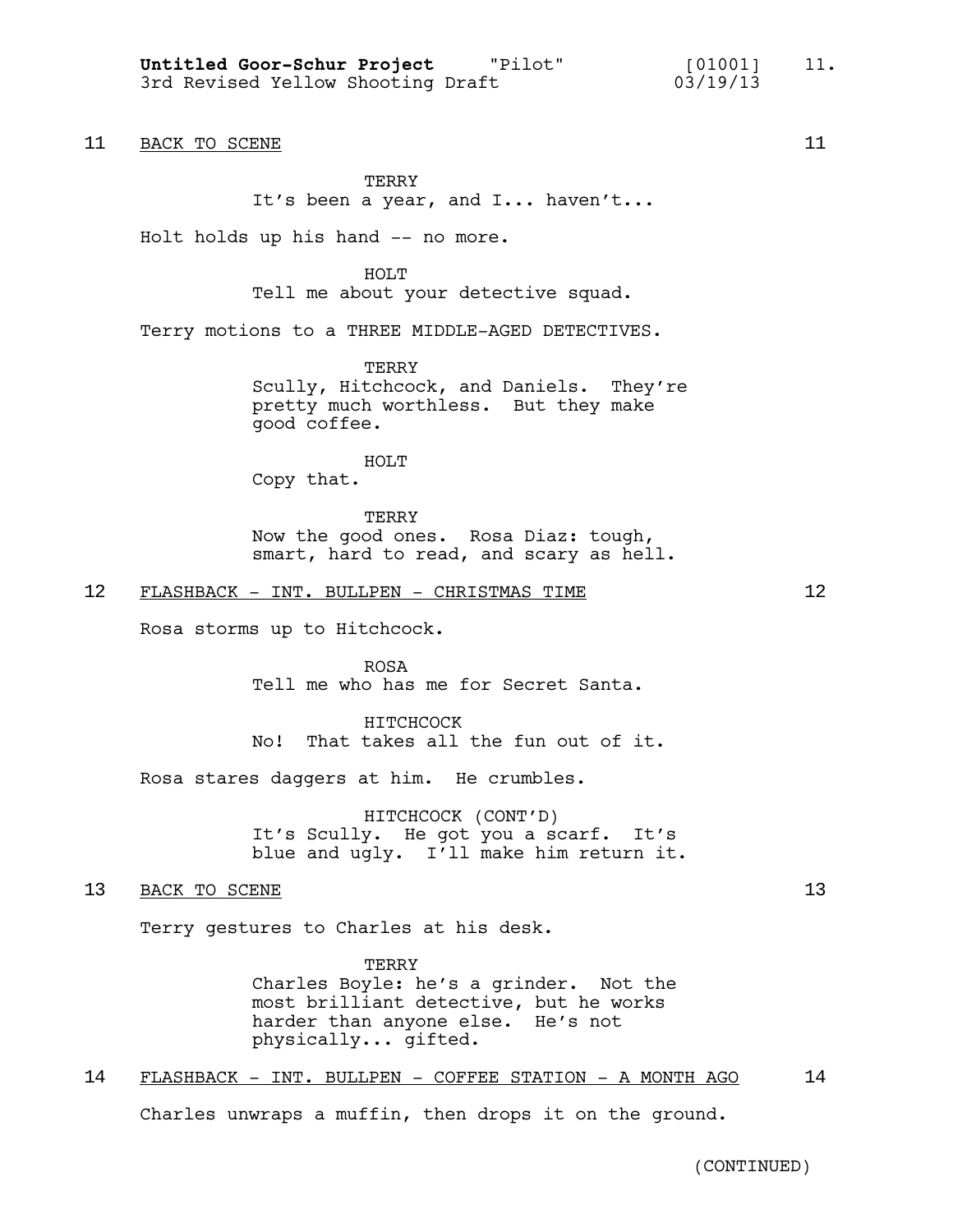Untitled Goor-Schur Project "Pilot" [01001] 12.<br>3rd Revised Yellow Shooting Draft 03/19/13 3rd Revised Yellow Shooting Draft

14 CONTINUED: 14

#### CHARLES Awww man! My muffin!

As he picks it up, he SMACKS HIS HEAD on the desk.

CHARLES (CONT'D) Ow! My head! My muffin and my head!

#### 15 BACK TO SCENE 15

Terry motions to Amy at her desk.

**TERRY** Amy Santiago: first girl cop in a family of cops. Gets underestimated because of her looks, so she's always trying to prove she's tough.

#### 16 FLASHBACK - INT. BREAK ROOM - A WEEK AGO 16

Amy puts hot sauce on her sandwich. She looks up to see Scully watching her.

> AMY You think I can't handle this much hot sauce? I can handle way more than this.

She empties the hot sauce on her sandwich and takes a bite.

AMY (CONT'D) (in agony) In... your... face.

SCULLY ...I didn't say anything.

### 17 BACK TO SCENE 17

TERRY

She and Peralta have some big bet over who gets more arrests this year. At first I objected, but ever since the bet, their numbers have gone way up.

HOLT Tell me about Peralta.

TERRY Jacob Peralta is my best detective -- he likes putting away bad guys and he loves solving puzzles. The only puzzle he hasn't solved... is how to grow up.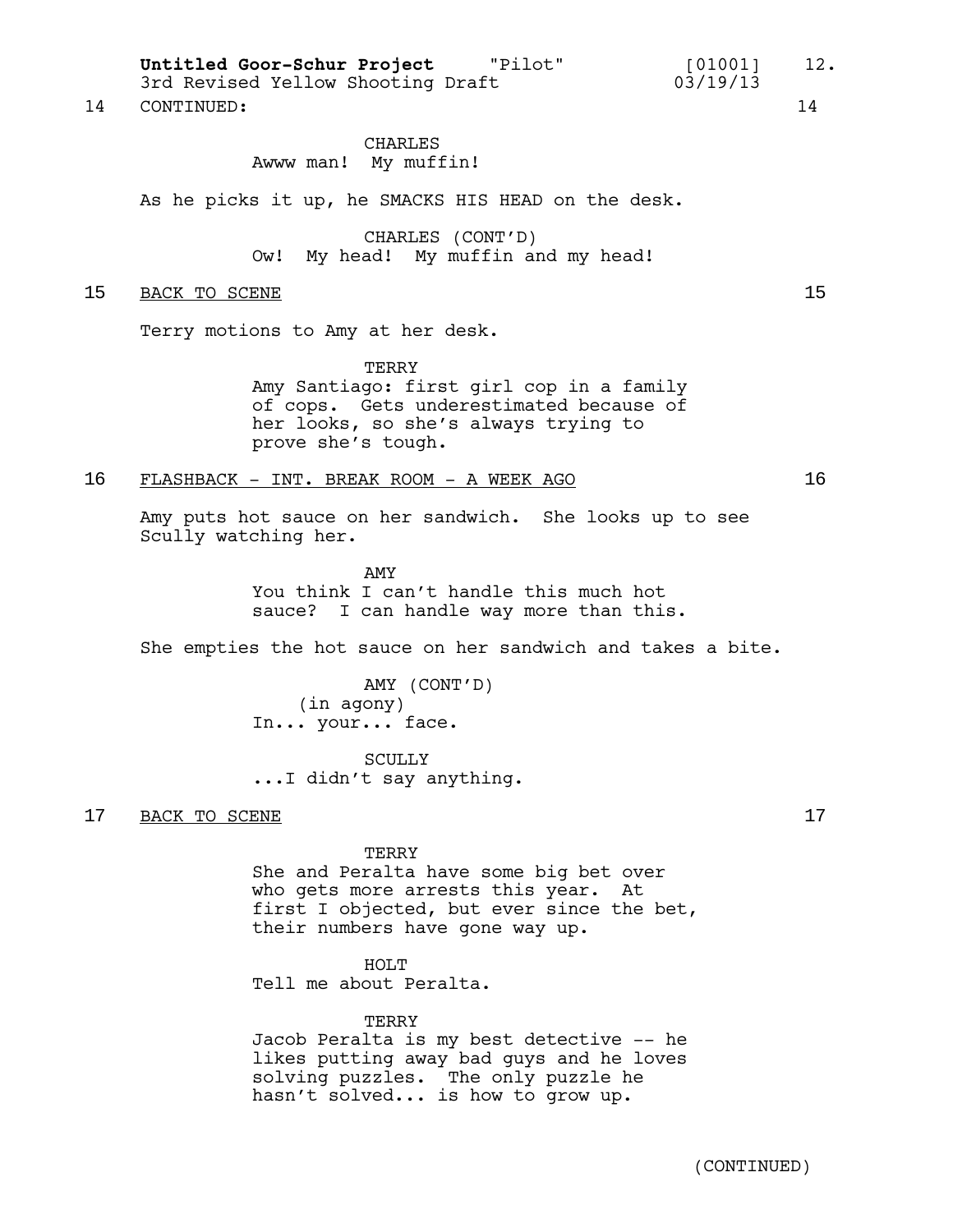**Untitled Goor-Schur Project** "Pilot" [01001] 13.

3rd Revised Yellow Shooting Draft 03/19/13

17 CONTINUED: 17

HOLT (impressed) That's very well put.

TERRY I've talked a lot about Jake in my departmentally-mandated therapy sessions.

Holt nods. Walks over to Terry.

HOLT

They finally gave me my shot, Terry. You know my history -- you know how important this is to me. This precinct is doing fine. But I want to make it the best in Brooklyn. And I need your help.

TERRY Absolutely, sir. Where do we start?

Holt looks out the window at Jake, who's trying to impress AMY by breakdancing. She stares at him for a beat, and then throws a BAGEL at him.

> HOLT We start with him.

> > **END OF ACT ONE**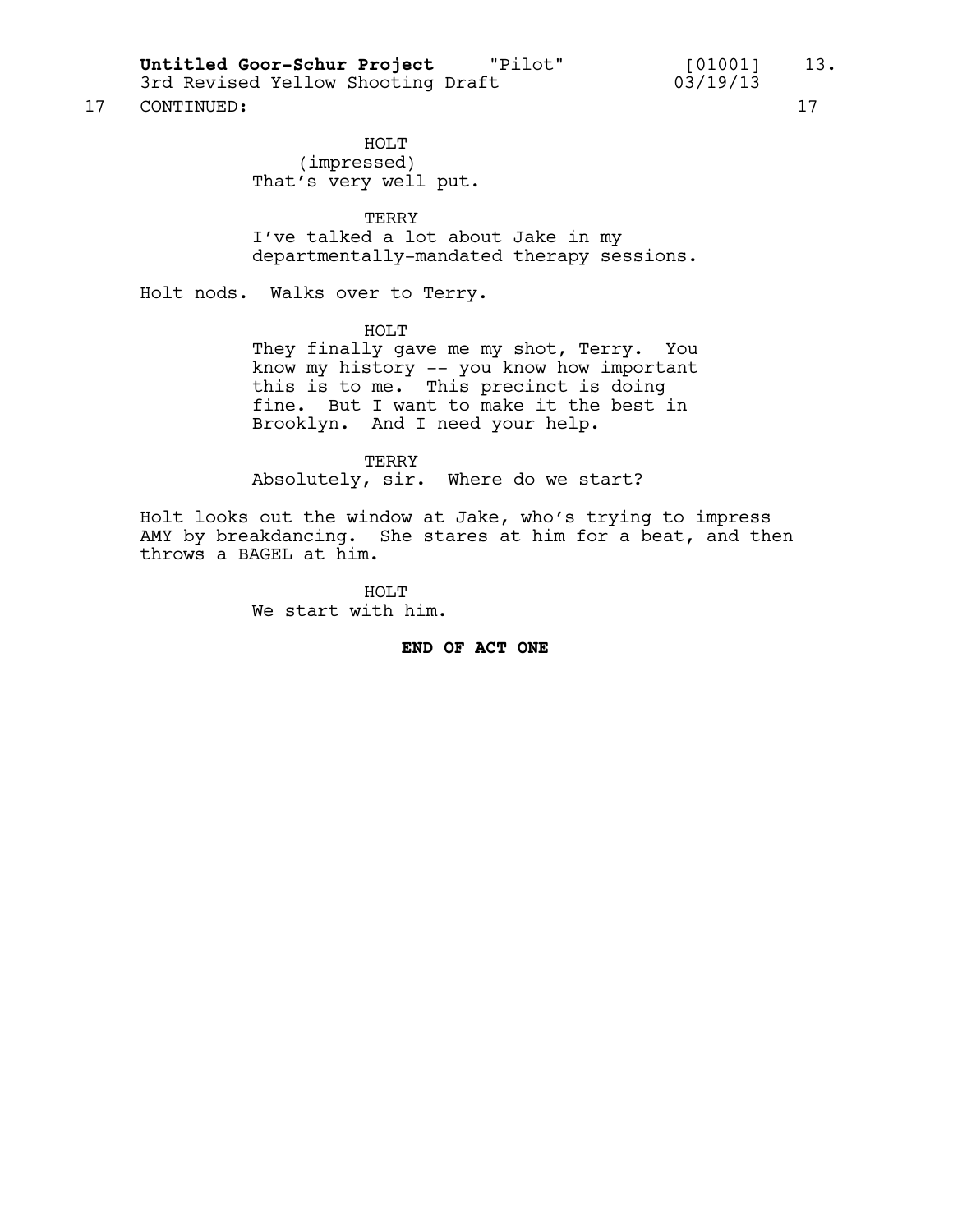#### **ACT TWO**

# 18 EXT. APARTMENT BUILDING - LATER 18

A typical loft style New York apartment building.

### 19 INT. APARTMENT - MOMENTS LATER 19

Amy, Rosa, Jake, and Charles look at the crime scene. A few UNIFORMED COPS are also there.

> **JAKE** Okay. Perp came in through the window, left that muddy footprint, broke that cabinet -- hold on, hold on. Is everyone wearing a necktie? Because it's impossible to solve crimes if you're not wearing a tie.

AMY Shell casings found here. (measuring angles) ...Two shots. Bang... bang.

JAKE I concur. Good work, detective. You get a tie.

He takes a tie out of his pocket and throws it to Amy.

CHARLES That's mine. You took it out of my desk.

JAKE That's right, Boyle. Good solve.

He tosses a tie to Charles.

CHARLES

Thanks!

AMY Shut up about Holt -- that man is going to be my rabbi.

JAKE First of all, it's very weird to hear a Cuban woman refer to an African American man as her rabbi. Secondly, your "rabbi's" a pain in my ass.

CHARLES Yeah, he's a little too serious. What do you think, Rosa?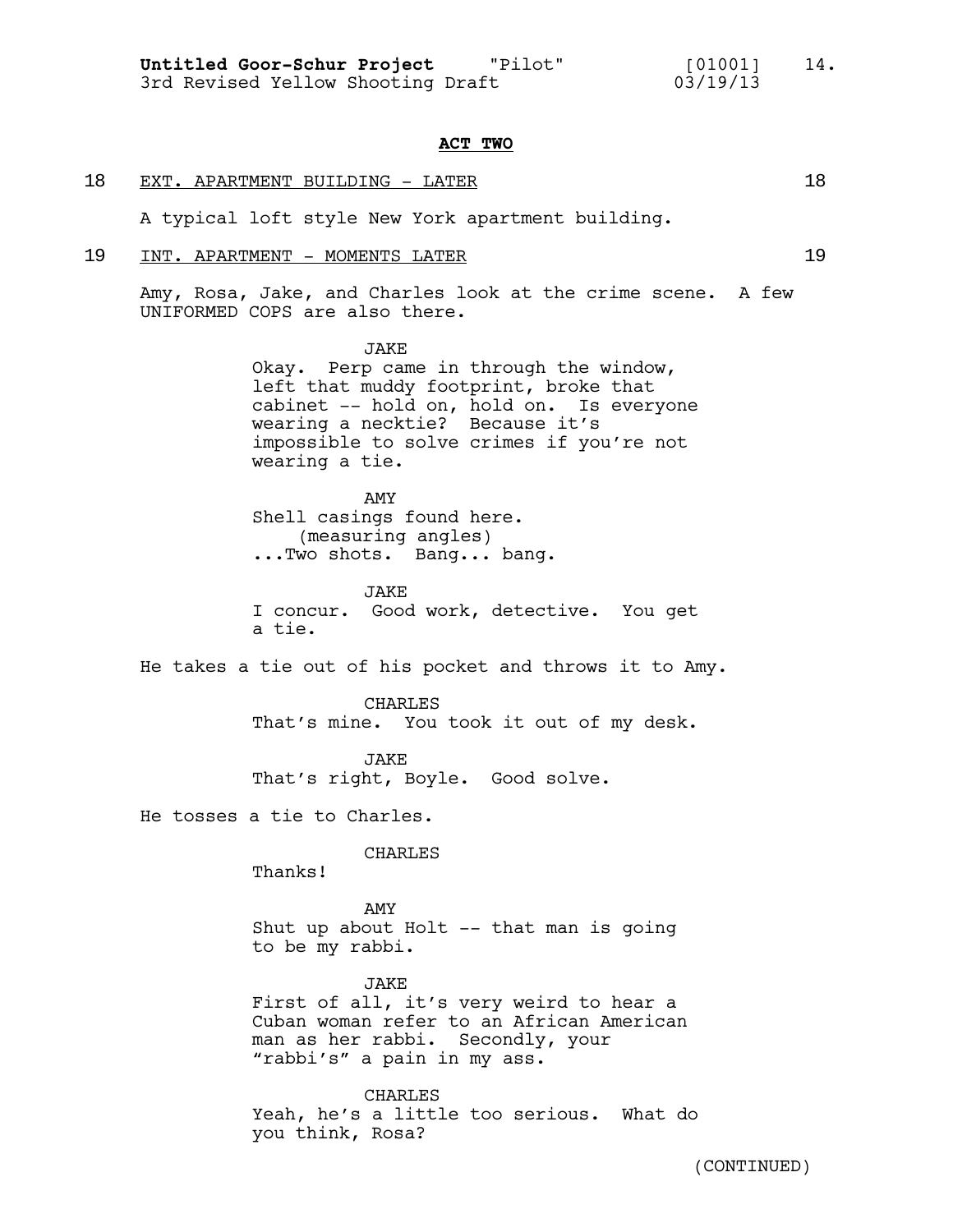**Untitled Goor-Schur Project** "Pilot" [01001] 15.

#### 19 CONTINUED: 19

ROSA (shrugs) Seems cool.

**CHARLES** Yeah, seems cool, I agree.

#### ROSA

(reading from notes) Looks like the perp stole: a computer, a watch, and a jamon iberico ham, valued at... what?! Six thousand bucks?

#### JAKE

A ham for \$6000? Is it from a talking pig? Is it made out of "Babe: Pig in the City?"

#### CHARLES

Jamon iberico is an amazing cured ham from Spain. They had it at my uncle's funeral. I gorged myself at that funeral. I was constipated for three days. (looks to sky)

Rest in peace, Uncle Johnny.

#### JAKE

A murder and a ham heist? Things just got interesting. (takes out cell phone) This is Captain Ray Holt. We're gonna need some extra ties.

HOLT (O.S.) Speaking of ties, where's yours, Meep-Morp?

Reveal Captain Holt is behind Jake.

#### JAKE

You gotta be kidding me. Hi Captain! What are you doing here?

#### HOLT

I like to know what my detectives are up to. Take Santiago and knock on doors - see if the neighbors heard anything.

JAKE Door duty? It's a waste of time.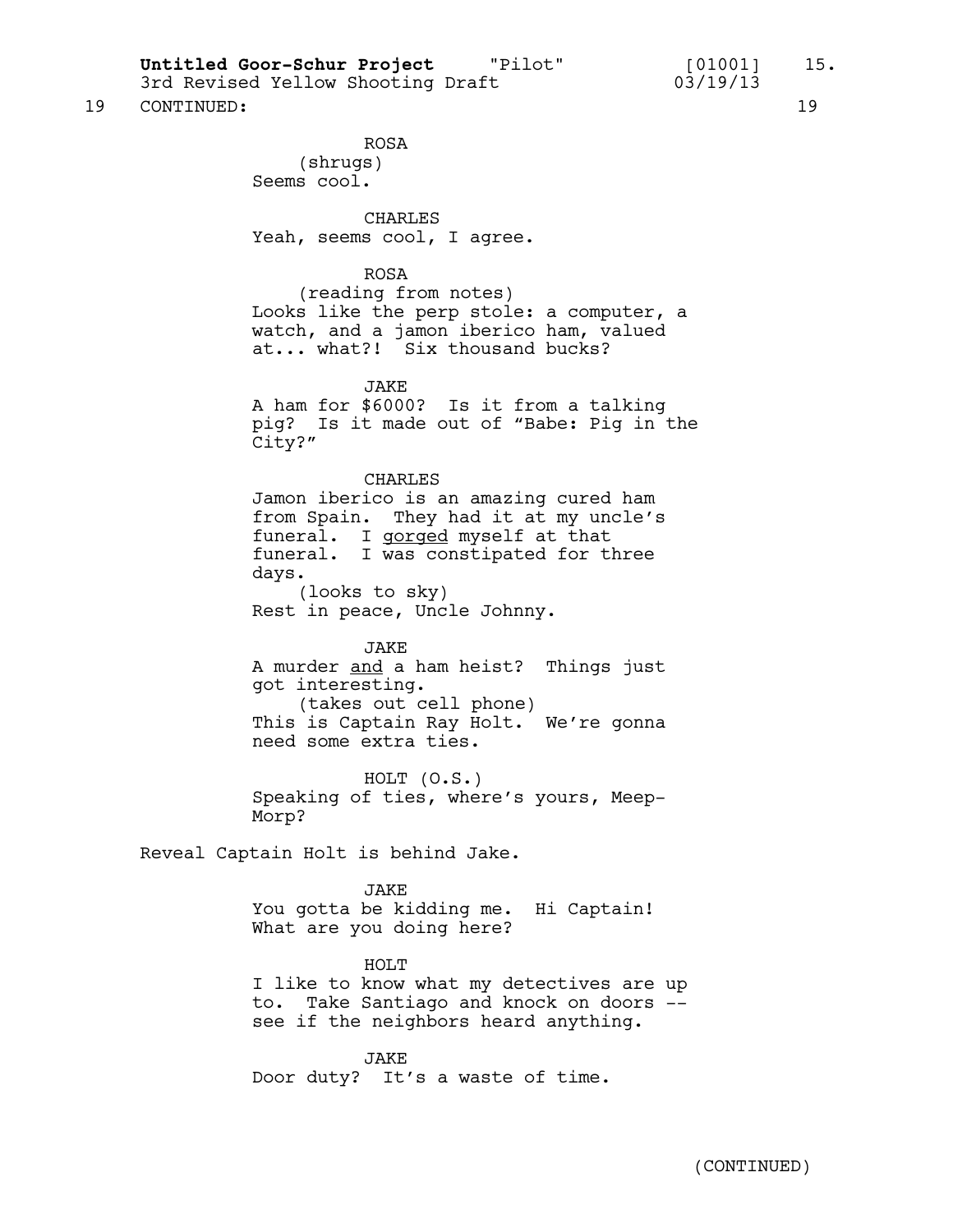Untitled Goor-Schur Project "Pilot" [01001] 16. 3rd Revised Yellow Shooting Draft 03/19/13

19 CONTINUED: (2) 19

HOLT Diaz and Boyle check in with the coroner. Report back to me in an hour.

He heads off.

JAKE I think he's starting to like me!

HOLT (O.S.)

No, I'm not.

20 EXT. APARTMENT - LATER

Charles talks to Rosa.

CHARLES Hey, Rosa. I just happened to notice, there's an old movie festival at the Film Forum this week. You want to go?

> ROSA (shrugs)

Sure.

CHARLES (shocked) Cool! Awesome. There's a bunch of movie options, so I'll send you those options, and you can pick an option and we will watch that option.

ROSA You just pick.

CHARLES Yeah. I can definitely do that. (searching) I'll probably just go with something classic? Like "Citizen Kane."

ROSA "Citizen Kane" is terrible. Pick a good movie.

She walks off.

CHARLES (confused) It's every critic's favorite movie.

21 INT. HALLWAY - LATER 21

Jake and Amy walk down the hallway of the building.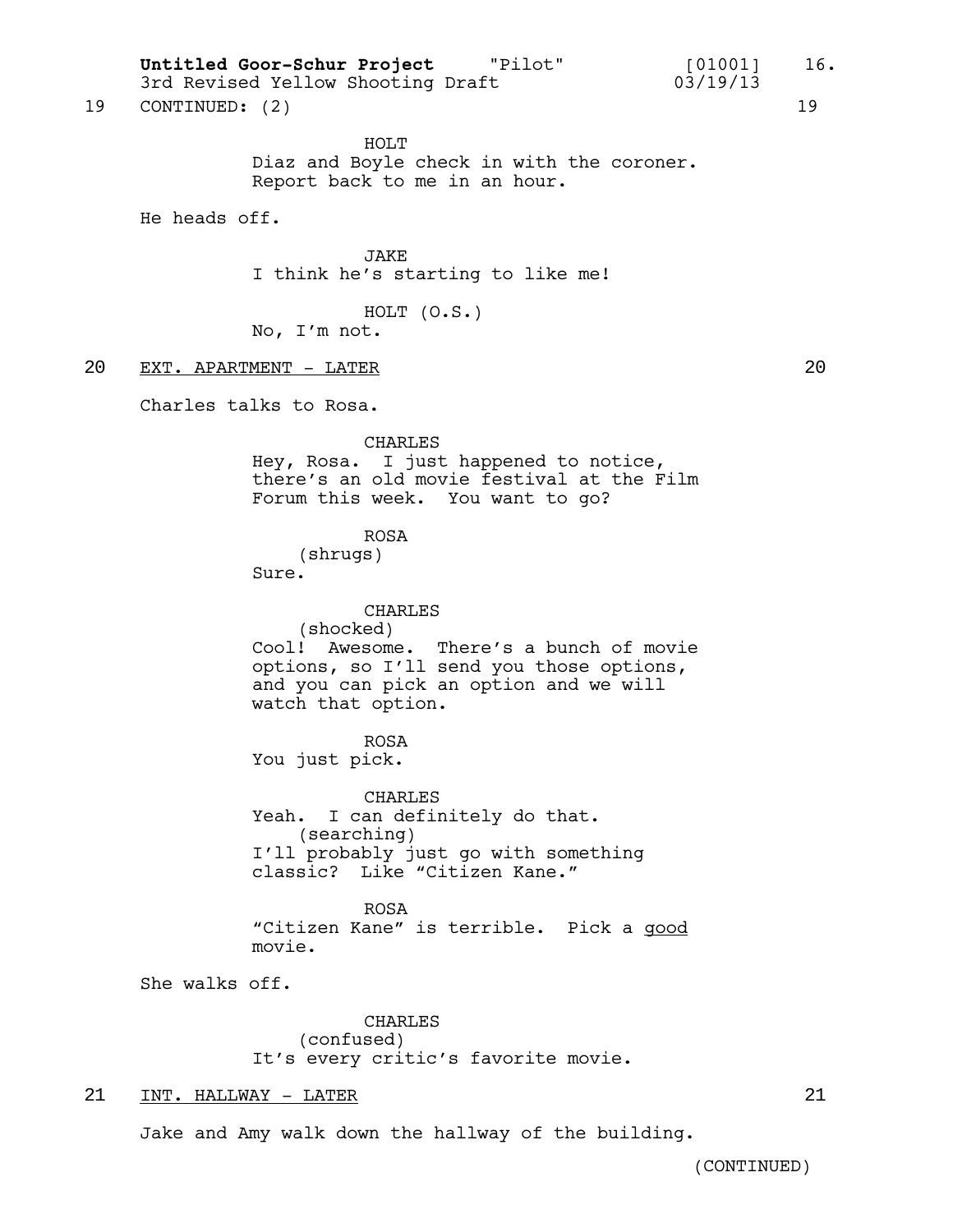Untitled Goor-Schur Project "Pilot" [01001] 17.<br>3rd Revised Yellow Shooting Draft [01001] 17.

3rd Revised Yellow Shooting Draft 03/19/13

21 CONTINUED: 21

JAKE Let the wasting of time begin.

AMY

As my grandpa used to say, "You gotta smell a lot of feet before you find the six-toed prince."

#### JAKE

What?

AMY Cuba's a weird place. It means: "you gotta put in the work if you want the reward."

JAKE The reward is a six-toed prince?!

Jake knocks on the door. BUNDER (20s, stoner) opens it.

AMY Hello, sir -- can we ask you a few questions?

BUNDER Definitely. I'm actually super glad you guys are here. Are you smelling that weed smell? A dude just broke in here, smoked weed, and bolted.

JAKE Yeah, that checks out.

JUMP CUT. They talk to BRJKOLJ, a man with an indecipherable accent, who talks from behind a chained door.

> AMY What is your name?

BRJKOL My name Brjkolj. B-R-J-K-O-L-J.

JAKE So, just like it sounds.

AMY Have you ever seen this man before? He was shot last night.

BRJKOLJ takes the picture and starts to close the door.

BRJKOL Thank you. Brjkolj like.

(CONTINUED)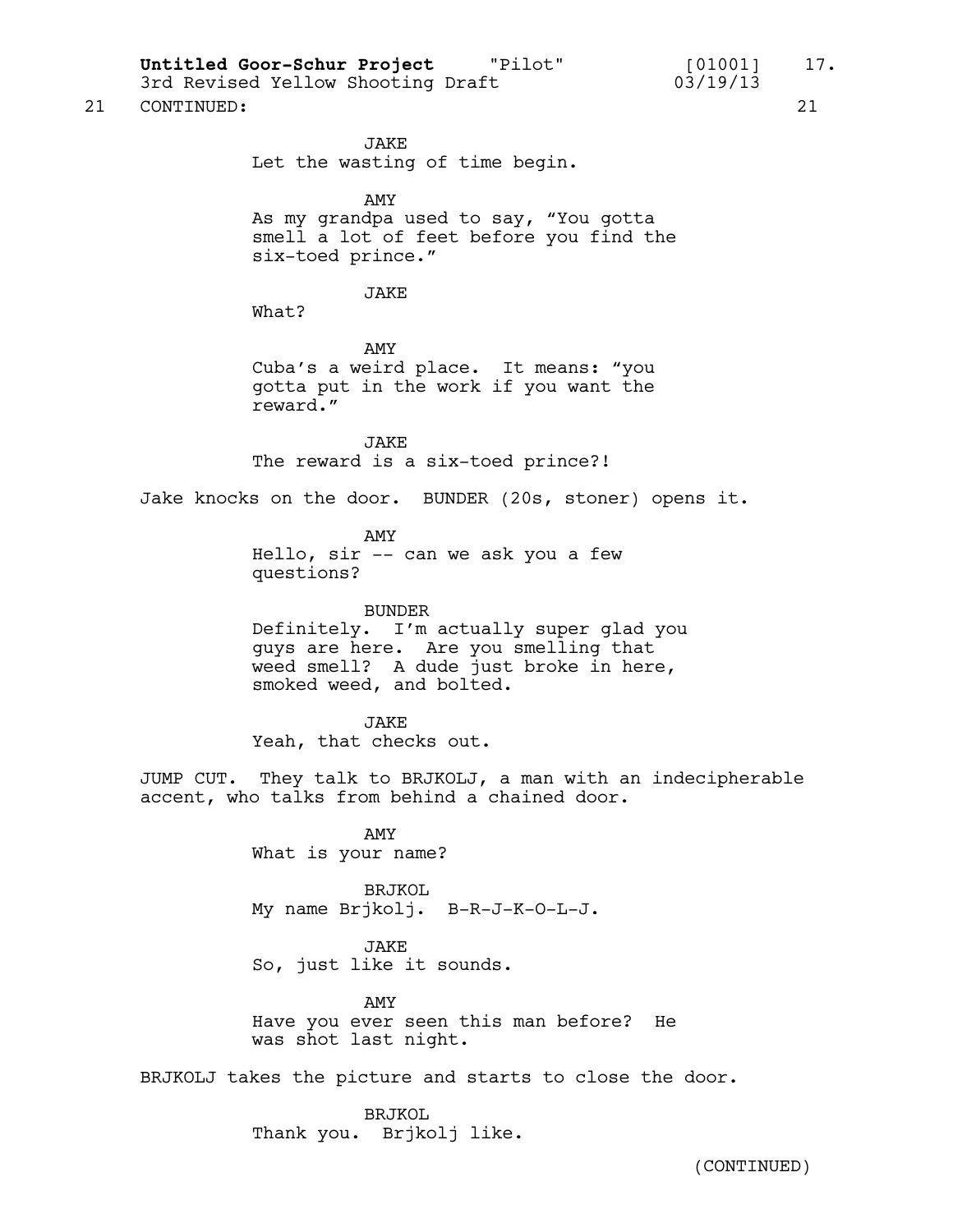**Untitled Goor-Schur Project** "Pilot" [01001] 18.

3rd Revised Yellow Shooting Draft 03/19/13

21 CONTINUED: (2) 21

AMY ...Sir? That's ours. We need that. And he kept it.

JUMP CUT. They walk to the next door.

JAKE

Has anyone in the history of police work ever solved a crime by doing door duty?

AMY First of all, yes. Many, many times. Secondly, my dad met my mom doing door duty in Queens.

JAKE Well, I doubt you're going to meet the future Mr. Santiago in this hallway.

AMY I don't know. Wall Street Journal on the doormat, corner apartment... Twenty bucks says this guy's like a hot banker.

JAKE I'll take that action. Police, open up please.

An 82-YEAR-OLD MAN, wearing a stained bathrobe and hooked up to an oxygen-machine, answers the door.

### OLD MAN

(yelling) Hello?!

JAKE

Hello, sir! My name is Detective Right-All-The-Time, and this is my partner, Detective Terribledetective.

AMY We were wondering if you heard anything unusual last night? And are you single?

OLD MAN Yes. But I'm also dying.

Holt sits at his desk. Gina sits across from him.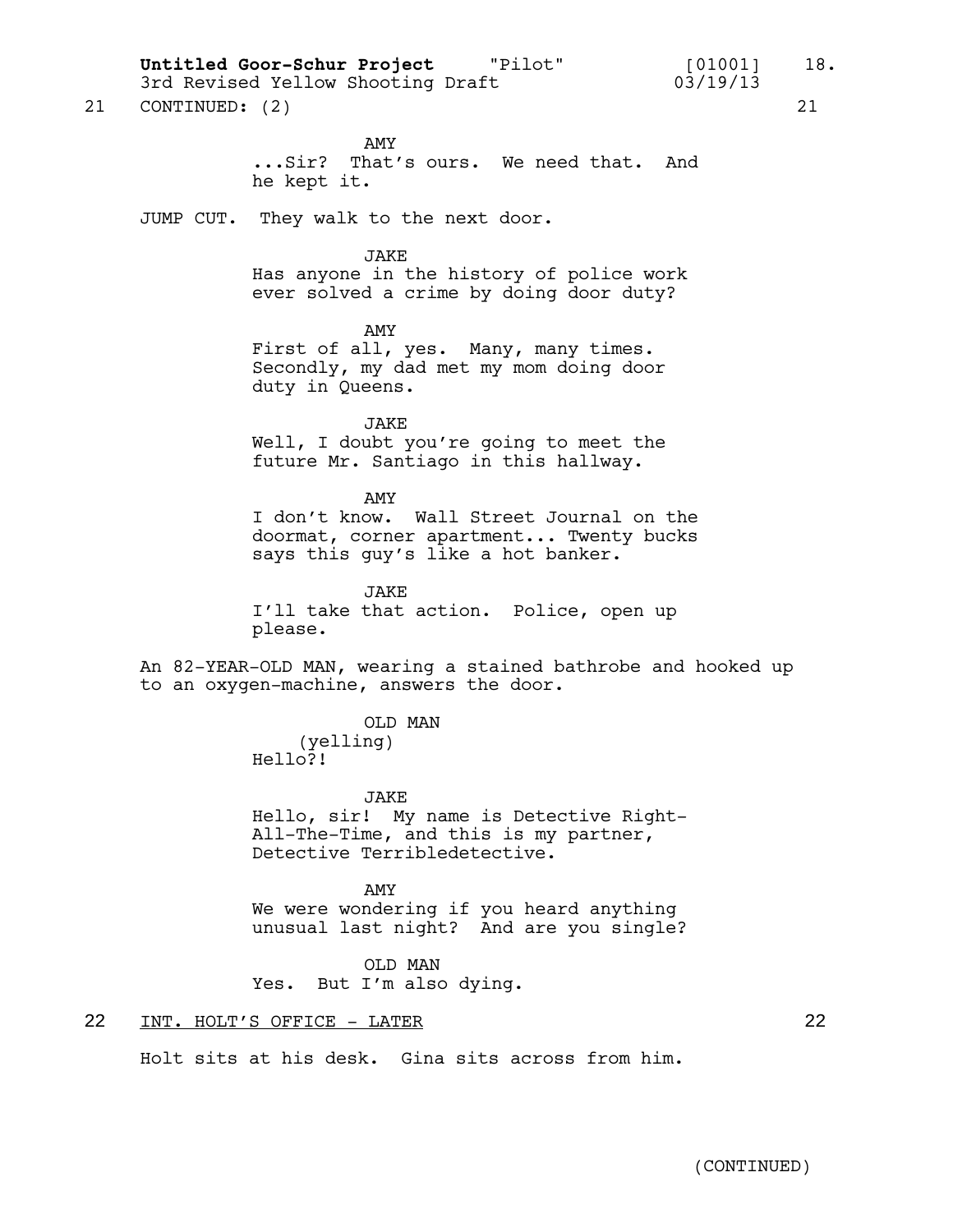Untitled Goor-Schur Project "Pilot" [01001] 19.<br>3rd Revised Yellow Shooting Draft [03/19/13]

3rd Revised Yellow Shooting Draft 03/19/13

#### 22 CONTINUED: 22

#### HOLT

So Gina: in my experience, civilian administrators such as yourself often have their ear to the ground. What do Santiago and Peralta have riding on this bet of theirs?

#### GINA

I'll tell you, on six conditions. Number One: you let me use your office to practice m' dance moves. Second--

#### HOLT

How about this: if you tell me, I won't have you suspended without pay.

#### GINA

That sounds great. The bet is: if Amy gets more arrests, Jake has to give her his car. It's an old Mustang, pretty sweet. If he gets more arrests, she has to go on a date with him.

HOLT Just one date?

#### GINA

He guarantees it'll end in sex. She says it won't. I don't know, though, Jake's got some moves. I'd bet on at least some over-the-clothes action.

HOLT<sub>T</sub> That's enough. Thank you, Gina.

She gets up to leave.

GINA I think you would get a real kick out of my jams.

HOLT You cannot dance in my office.

#### GINA

Copy that.

#### 23 INT. BULLPEN - JAKE AND AMY'S DESKS - LATER 23

Amy, Jake, Charles, Rosa, and Holt.

CHARLES

No surprises from the coroner. Two gunshots, shoulder and chest.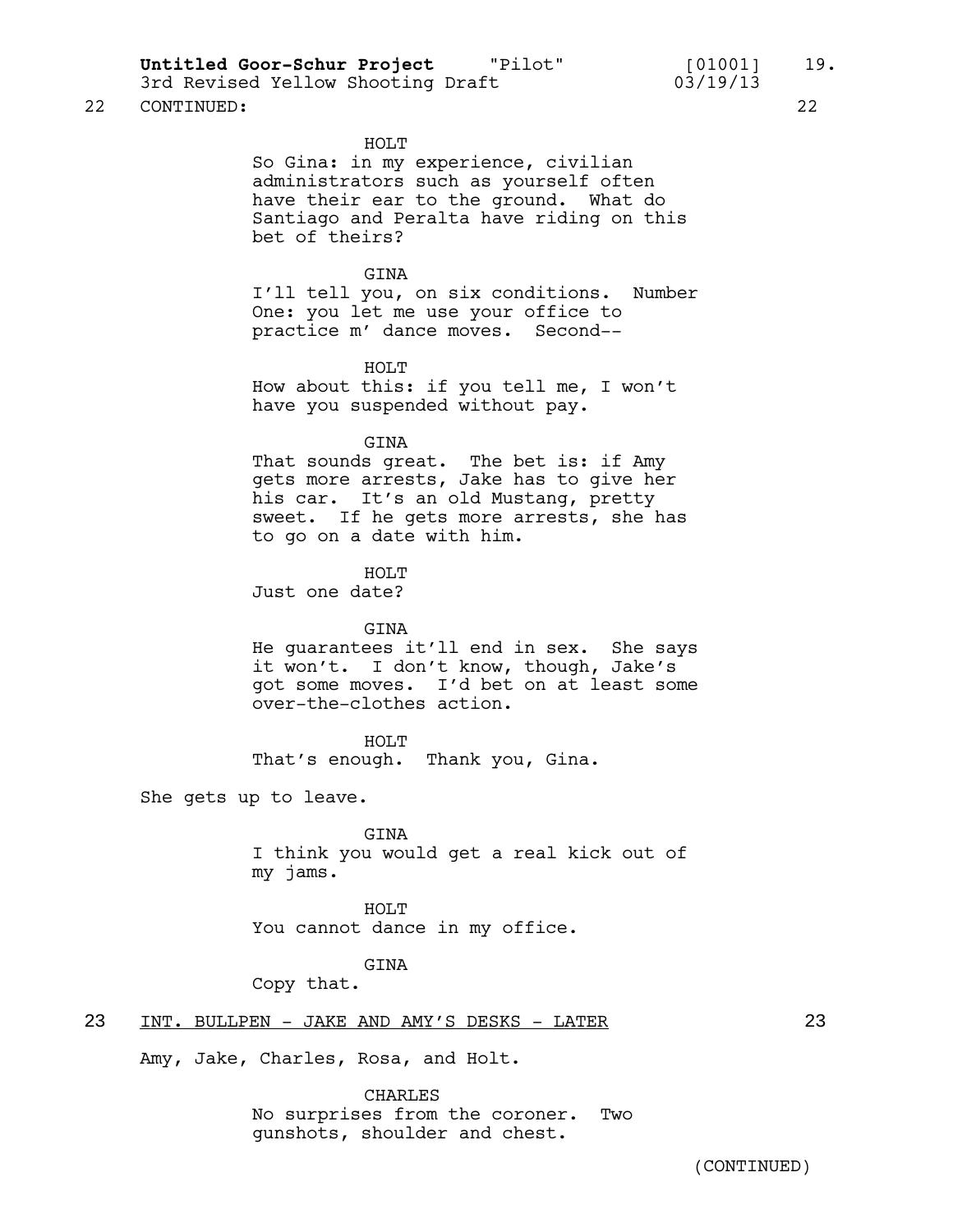**Untitled Goor-Schur Project** "Pilot" [01001] 20.

3rd Revised Yellow Shooting Draft 03/19/13

23 CONTINUED: 23

#### JAKE

None of the neighbors heard or saw anything. And what's worse, Santiago struck out with a 90 year-old. Hard. It was embarrassing.

#### HOLT

All right. Hit the pawn shops. Canvas the neighborhood. And while you're out, you can buy yourself a tie.

JAKE

Oh, I'm wearing a tie right now. Check it out:

Jake lifts his shirt, revealing a tie wrapped around his chest.

> JAKE (CONT'D) Secret tie!

> > HOLT<sub>T</sub>

First of all, you're kind of over-doing it on the man-scaping. But more importantly, why do you refuse to take my orders seriously, Detective?

JAKE Because, sir, if you're wound too tight, you end up like Terry.

ANGLE ON: Terry, SKYPING with his daughters.

TERRY (teary) Daddy's gonna be home soon. I love you. I just love you so much.

BACK TO: Jake and the gang.

JAKE Crying at your desk and playing with sock puppets.

HOLT

There's a middle ground, Detective. Does anyone here know why it's important to me that you dress appropriately? And it has nothing to do with the Patrol Guide.

ROSA Guys look good in ties.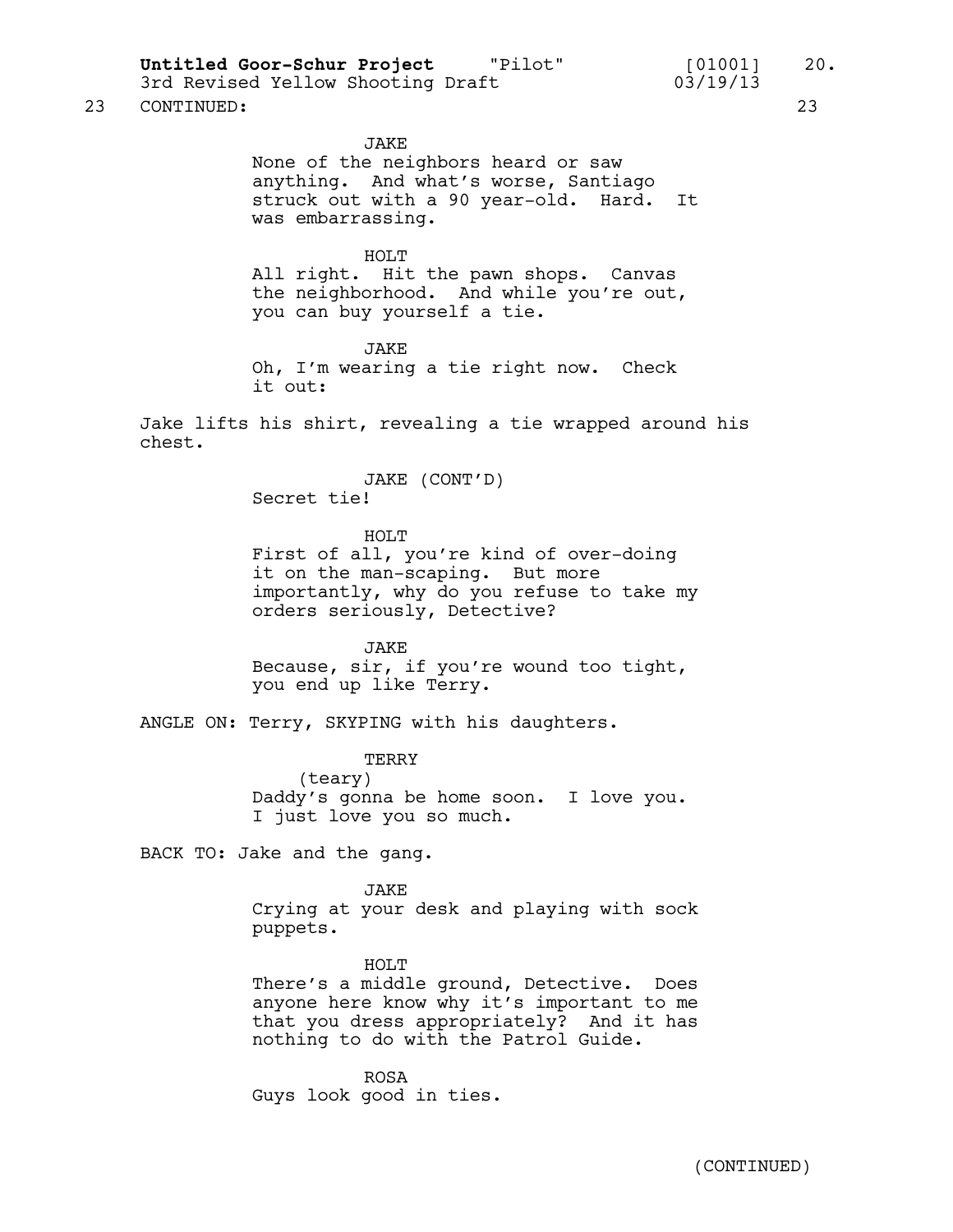**Untitled Goor-Schur Project** "Pilot" [01001] 21.

3rd Revised Yellow Shooting Draft 03/19/13

23 CONTINUED: (2) 23

CHARLES

Yes, they do! I'm wearing one right now!

#### AMY

(trying hard to be right) Show respect for the job. Pride. Confidence? Happiness.

#### JAKE

Are we just naming positive things? Rainbows. Kittens. Thanksgiving dinner!

HOLT

Hmm. Four highly-trained detectives and not one of you can solve this simple mystery. I want to be briefed on any new angles. Any questions?

#### JAKE

Well, I was curious whether you thought I was doing too much man-scaping, and apparently you do, so I'm good.

Holt, Rosa, and Amy drift away. Jake turns to Charles.

#### JAKE (CONT'D)

Hey, what about that expensive jamon iber-crap stuff? The perp left a really expensive TV behind, but stole ham? Is there a place near the crime scene that sells it?

#### CHARLES

Beneficio's might. Their cured meats section is ridiculous. Though, I mainly think of it as a gelato place--

JAKE Stop talking. Let's go.

As they head out...

CHARLES You gotta brief the C.O. first.

#### JAKE

We'll brief him after we catch the guy.

#### 24 INT. BENEFICIO'S LUXURY MARKET - LATER 24

Jake and Charles enter the market. They talk to RATKO, a HULKING SERBIAN BUTCHER, who is very nervous.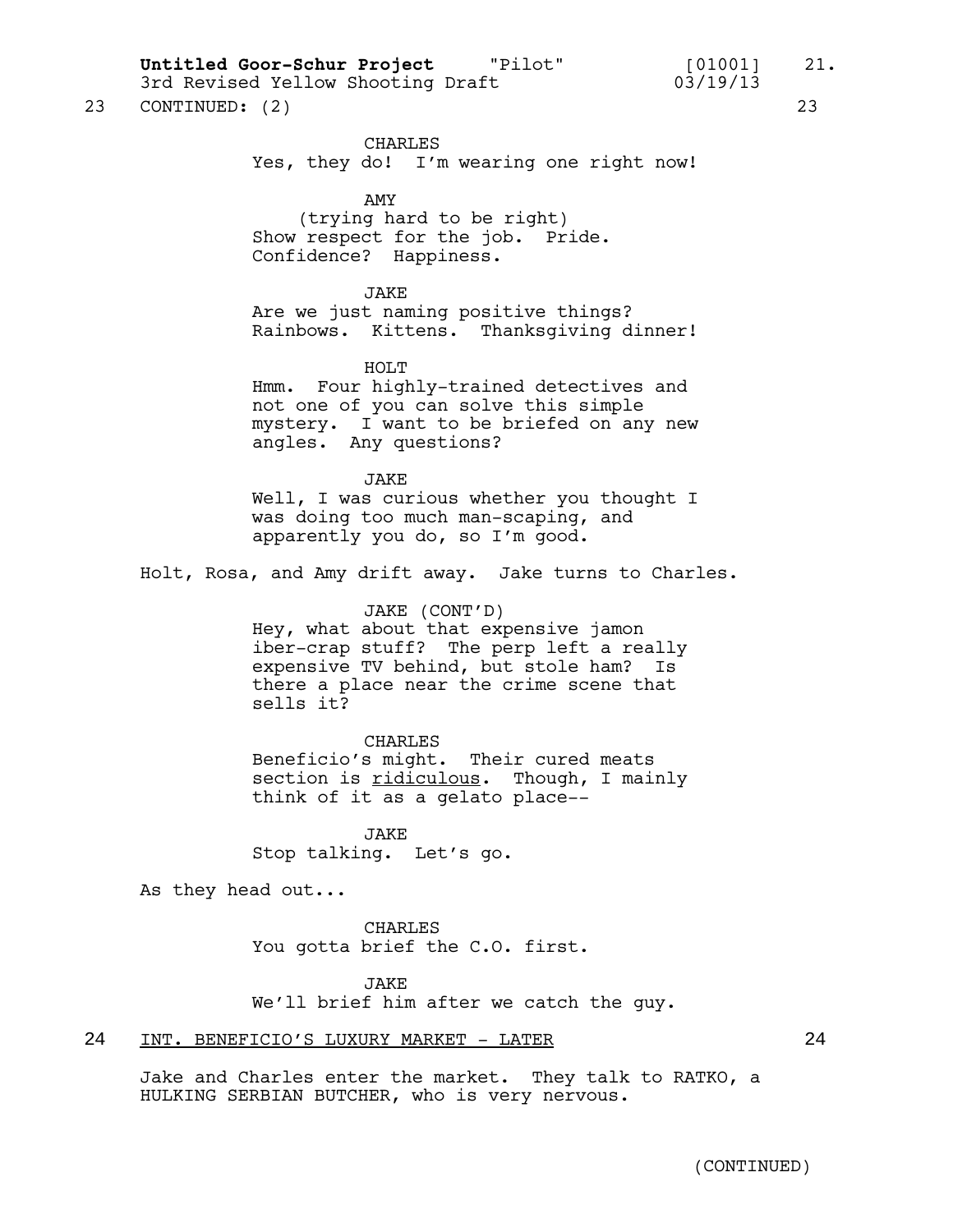**Untitled Goor-Schur Project** "Pilot" [01001] 21A.

24 CONTINUED: 24

3rd Revised Yellow Shooting Draft 03/19/13

RATKO My name is Ratko, I don't know anything.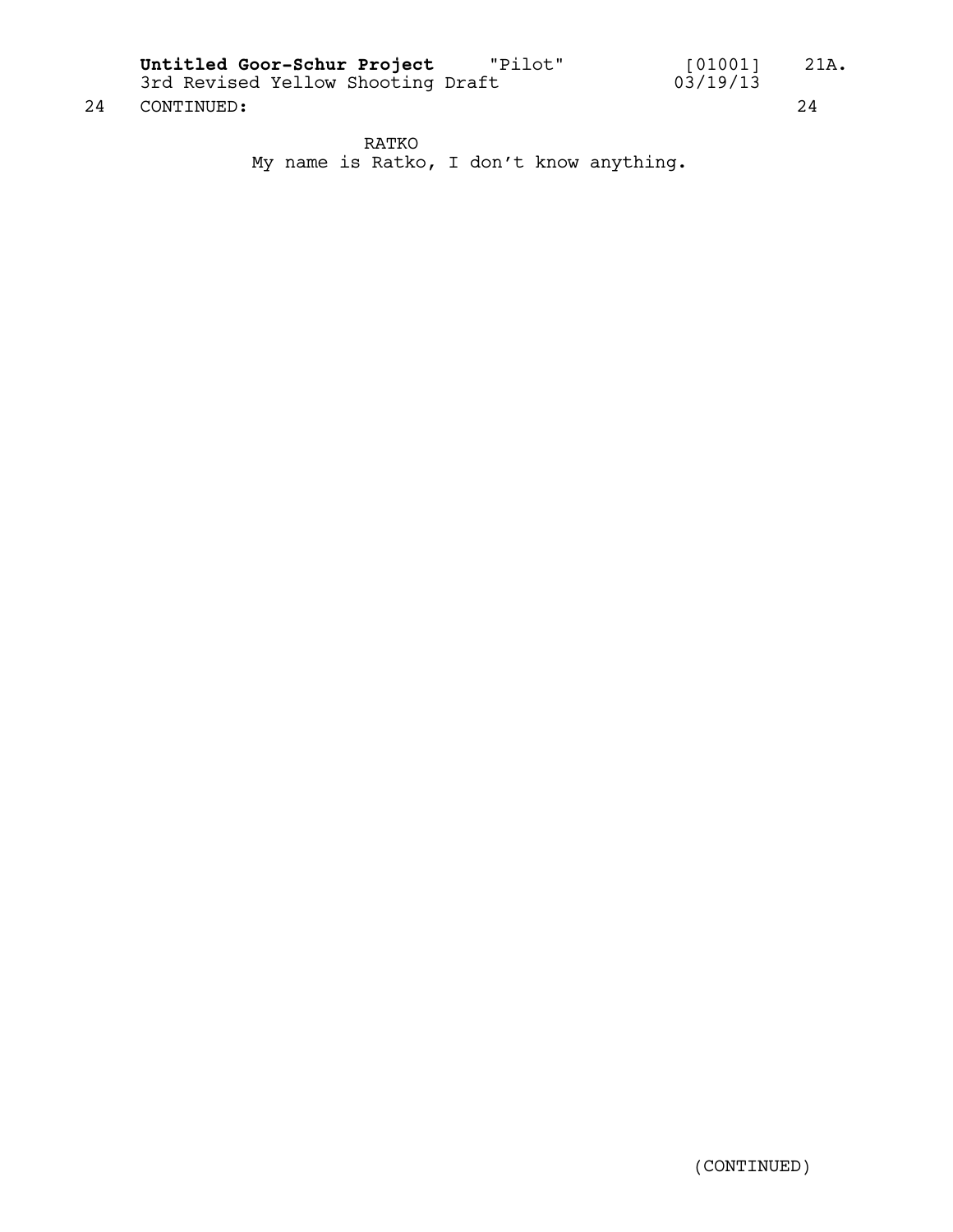**Untitled Goor-Schur Project** "Pilot" [01001] 22.

3rd Revised Yellow Shooting Draft 03/19/13

24 CONTINUED: (2) 24

JAKE Okay, Ratko. Just a few questions. (showing picture) Do you recognize him? Henry Morgenthau?

RATKO

No.

JAKE (smiling) Look at the picture first, maybe, Ratko.

RATKO I tell you. I don't know him. I don't know what happened. No more questions!

JAKE Okay, I'll tell you what happened. He came by and said he had some hams to sell. You knew they were worth a lot of money, so you tried to rob him when he wasn't home. Only he was home, and he fought back, so you shot him. Am I close? Nod your giant caveman head and drool if I'm close.

Ratko pushes over a display of Italian tuna and runs.

JAKE (CONT'D) Oh man, I hate running! (yelling) Ratko stop! Stop Ratko!

Ratko starts THROWING BOTTLES at them -- Jake gets pegged in the chest by a bottle of JAM.

> JAKE (CONT'D) Ow! Ratko, I'm getting mad.

Another bottle of jam smashes on the floor. Charles HOWLS.

CHARLES That's thirty dollar marmalade!

Jake sneaks down the aisle with gun drawn.

RATKO (O.S.) I not mean to kill. It not my fault.

JAKE Okay. Okay. I believe you. Be cool.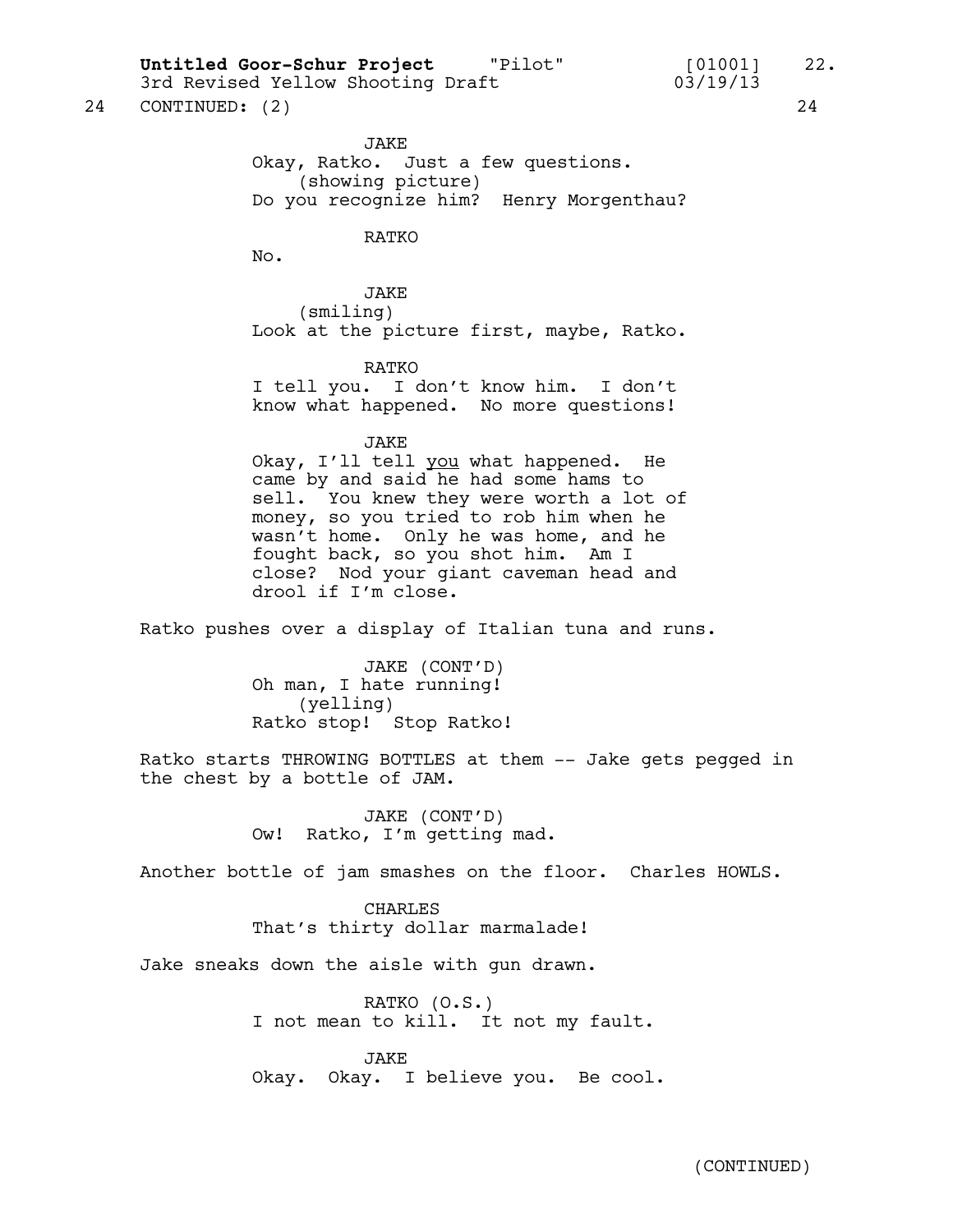As soon as he gets to the end of the aisle, a GIANT LEG OF LAMB crashes down on his arm, causing him to drop his gun. Ratko pushes him into a display of OLIVES and TAKES OFF. Jake rounds a corner. Ratko is SMOOSHING Charles's head into a TUB of GELATO. Ratko runs off. Charles's face is covered in gelato. He tastes it. CHARLES It really is the best gelato in the city. 25 INT. HOLT'S OFFICE - LATER 25 Jake and Charles sit, exhausted and covered in food. Terry and Holt are there. TERRY What the hell happened? And what's on your face? CHARLES Passion fruit sorbet. JAKE Good news is: we found the murderer. Ratko Slovic, a Serbian butcher. Robbery gone bad. He confessed and everything. HOLT I don't see a Serbian butcher in here, so I assume there's bad news. JAKE Charles and I may have allowed Ratko to escape. But, one more piece of good news: **Untitled Goor-Schur Project** "Pilot" [01001] 23. 3rd Revised Yellow Shooting Draft 03/19/13 24 CONTINUED: (3) 24

Jake holds up a small cup of gelato with a small spoon in it.

JAKE (CONT'D) (sing-songy) I got you some hazelnut!

#### **END OF ACT TWO**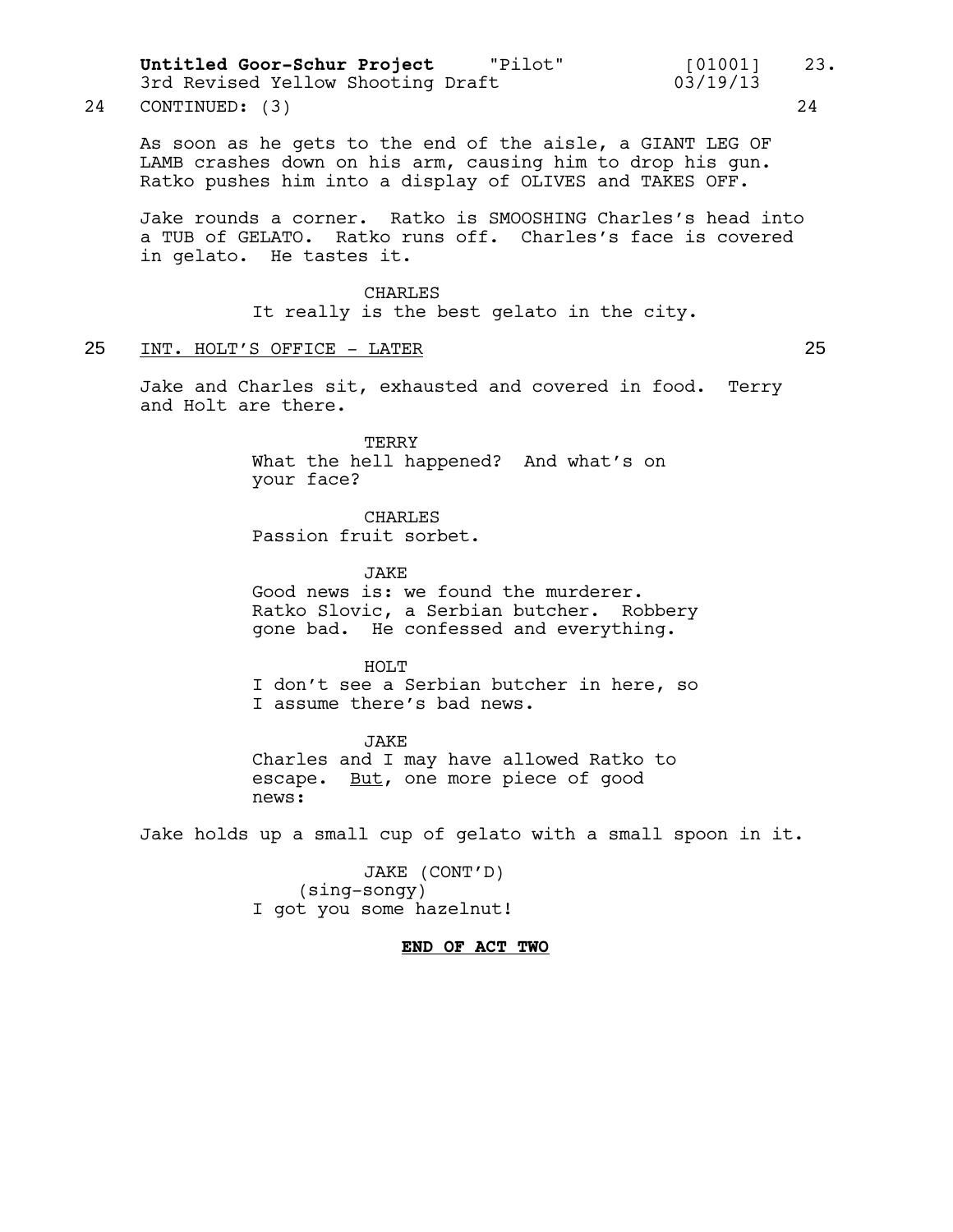#### **ACT THREE**

#### 26 INT. RECORDS ROOM - NEXT DAY 26

Terry, Amy, and Jake. The room overflows with files.

#### JAKE

He's seriously assigning me to the records room? Why do we even have a records room? The computer has been invented, right?

TERRY You're lucky, man. I wish I could get assigned here full time. (lovingly) You could not be farther from the action.

#### JAKE

Sergeant, you know me. I have more arrests than anyone. Can you please tell the captain how dumb it is to lock his best detective in a file cabinet?

AMY Second best.

### **TERRY** You're wrong about Holt. That man has forgotten more about being a cop than you'll ever know. In 1981, he caught the Disco Strangler.

#### 27 INT. DARK ROOM - 1981 27

YOUNG CAPTAIN HOLT bursts through a door with gun drawn.

HOLT<sub>T</sub> It's over, Disco Man. Put down the yo-yo and back away from the girl.

Reveal a WHITE GUY with a GIANT Afro and roller skates, who's strangling a prostitute with a LIGHT-UP YO-YO.

#### 28 BACK TO SCENE 28

TERRY He's the real deal. You should listen to him.

#### AMY

It's gonna be hard to win our bet when you're on the bench, Peralta. Although, I did start a new category --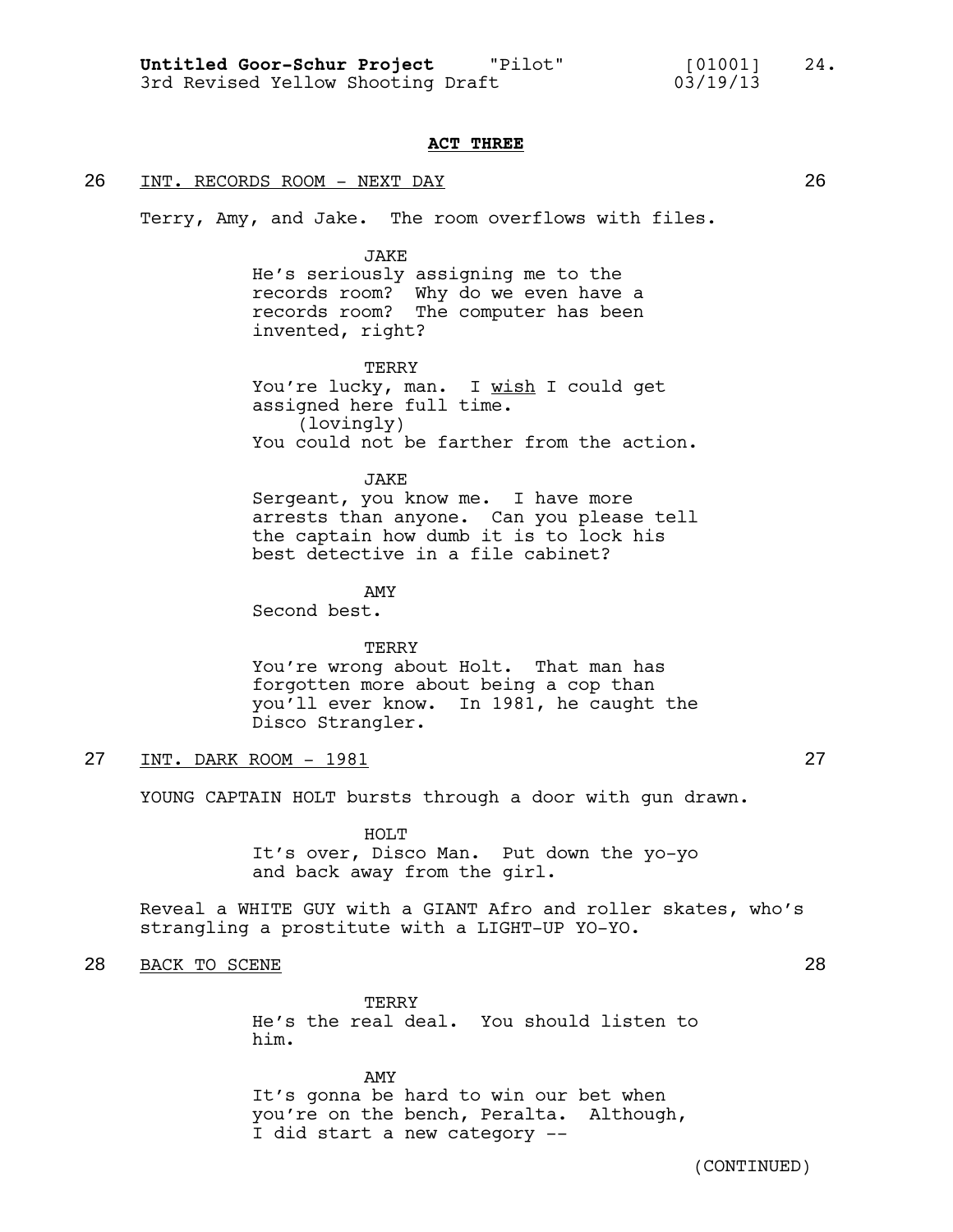She turns to a white board. It reads: "MURDERERS WE LET ESCAPE". Jake's column has "1", Amy's "0". AMY (CONT'D) Look at that! You're winning! She and Terry exit. Jake slams the door, but it hits a pile of files. JAKE Slam! That was a slam! Pretend that slammed. 29 INT. BULLPEN - LATER 29 Rosa walks up to Charles' desk. ROSA So? What movie did you get tickets to? CHARLES Well, just to be safe, I bought tickets to all of them. ROSA "Just to be safe?" What does that mean? CHARLES I don't know. I didn't want to mess up, because you're sort of... opinionated. ROSA You think I'm opinionated? Okay, here's an opinion for you: you're a bad judge of character and your shirt looks like vomit. CHARLES ...So we could see North by Northwest-- ROSA We are not seeing a movie together. CHARLES Sounds good. 30 INT. RECORDS ROOM - LATER 30 Jake sits at the desk, tightening his tie. Holt enters. HOLT So, you found something? (notices) \* I like the tie.  $\star$ Untitled Goor-Schur Project "Pilot" [01001] 25. 3rd Revised Yellow Shooting Draft 03/19/13 28 CONTINUED: 28

(CONTINUED)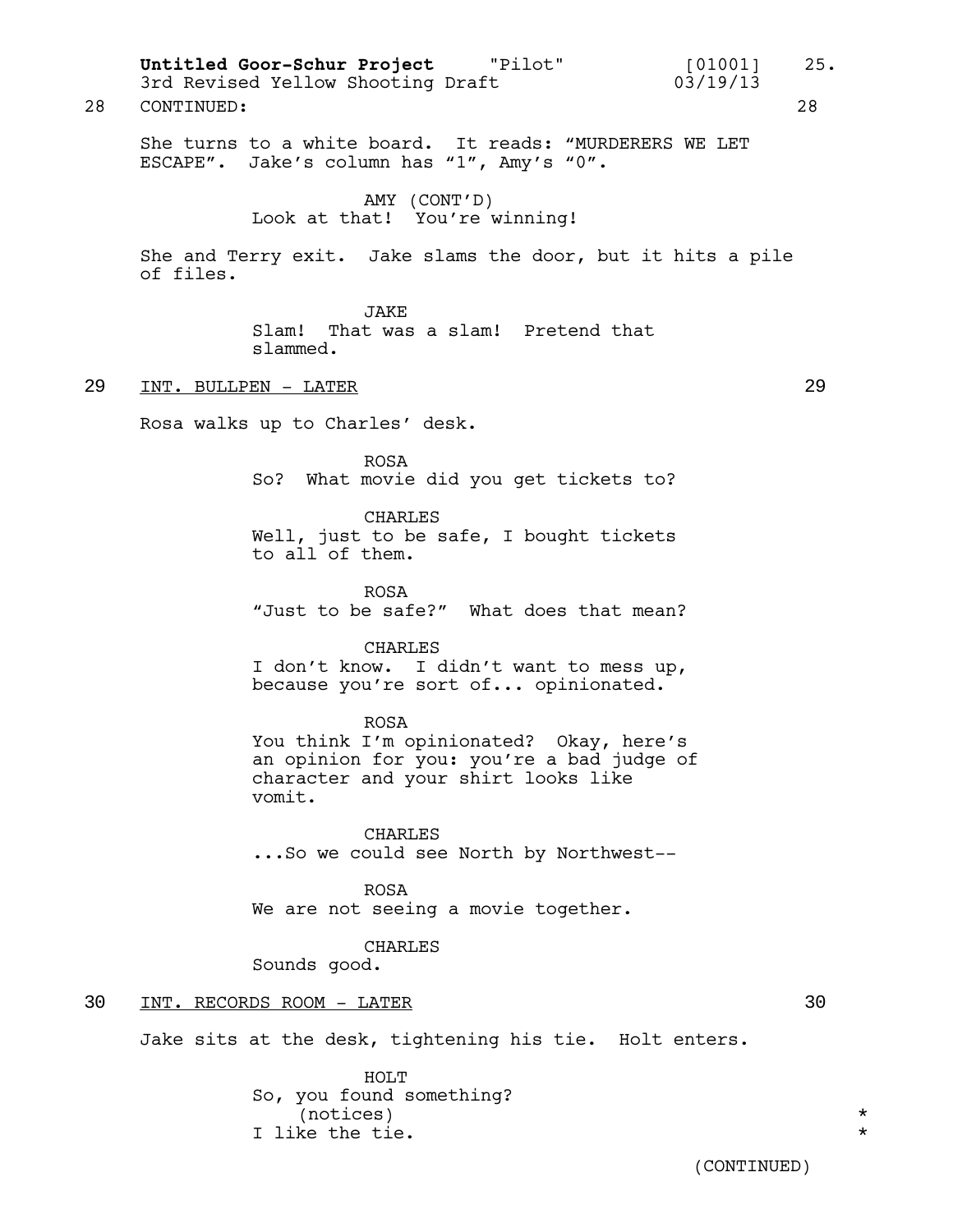30 CONTINUED: 30

#### JAKE

I was skeptical, but it really did make a difference in my work. I think I found<br>something interesting in these files something interesting in these files. Here, let me show you.

Jake gets up and grabs a file. He's not wearing any PANTS, just a LIME GREEN SPEEDO. Holt waits a beat.

> HOLT<sub>U</sub> I'm glad you've made progress in the case. Let's have you brief the team.

Holt grabs Jake's pants and heads towards the bullpen.

JAKE ...That's not necessary.

#### 31 INT. BRIEFING ROOM - LATER 31

The room is packed to the gills. Jake, still in his SPEEDO, stands in front. He hides his crotch with the FILE.

> JAKE Yes. Well. Thank you all for coming. Including -- oh! -- Craig, our crime scene photographer.

A MAN snaps a PHOTO of Jake.

JAKE (CONT'D) \* Great. So. After being unfairly tossed \* into the records room for <u>no</u> reason, I  $*$ got so bored I started reading some old \* \* \* \* \* \* \* \* \* \*  $\alpha$ ses.  $\star$ 

HOLT  $\qquad \qquad \star$ A novel idea. \*

### $JAKE$

"Ratko" was a made-up name, but: after \* looking through a million files, one of  $*$ which  $\overline{I}$  literally found in a spiderweb,  $I$  \* found a bunch of references to a Serbian  $*$ thug, street names: "The Rat" and "The  $\star$ <br>Butcher." Suspect in a few break-ins --Butcher." Suspect in a few break-ins --<br>used to hang out at a storage unit near \*\* used to hang out at a storage unit near  $*$ <br>Boerum Park...which has red soil. hence  $*$ Boerum Park...which has red soil, hence  $\star$ <br>the muddy red footprints on Monganthau's the muddy red footprints on Monganthau's  $\star$ <br>counter, Also, I am freezing, Can I put counter. Also, I am  $\frac{freezing}{cm}$ . Can I put  $*$   $*$   $*$ my pants on now? \*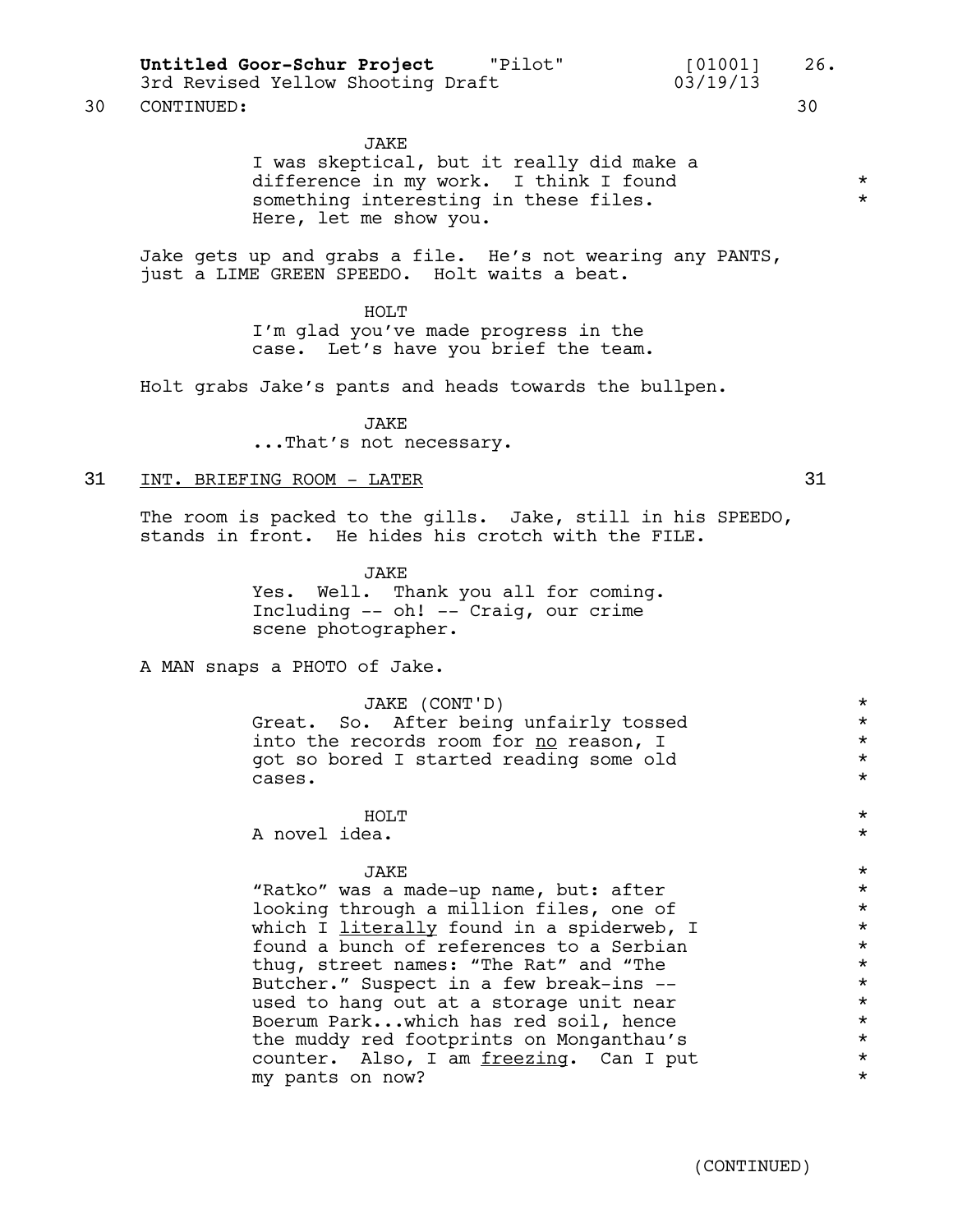|    | "Pilot"<br>Untitled Goor-Schur Project<br>[01001]<br>03/19/13<br>3rd Revised Yellow Shooting Draft | 26A.                           |  |
|----|----------------------------------------------------------------------------------------------------|--------------------------------|--|
| 31 | CONTINUED:                                                                                         | 31                             |  |
|    | HOLT<br>Fine work, Detective. Let's give Peralta<br>a hand, everyone.                              | $^\star$<br>$\star$<br>$\star$ |  |
|    | They all CLAP and CHEER.                                                                           | $\star$                        |  |
|    | <b>JAKE</b><br>Thank you. Thanks. That's nice.                                                     |                                |  |
| 32 | INT. HOLT'S CAR - NEAR STORAGE UNIT - NIGHT                                                        | 32                             |  |

Holt in the driver's seat, Amy next to him (using binoculars to look around), Jake in the back.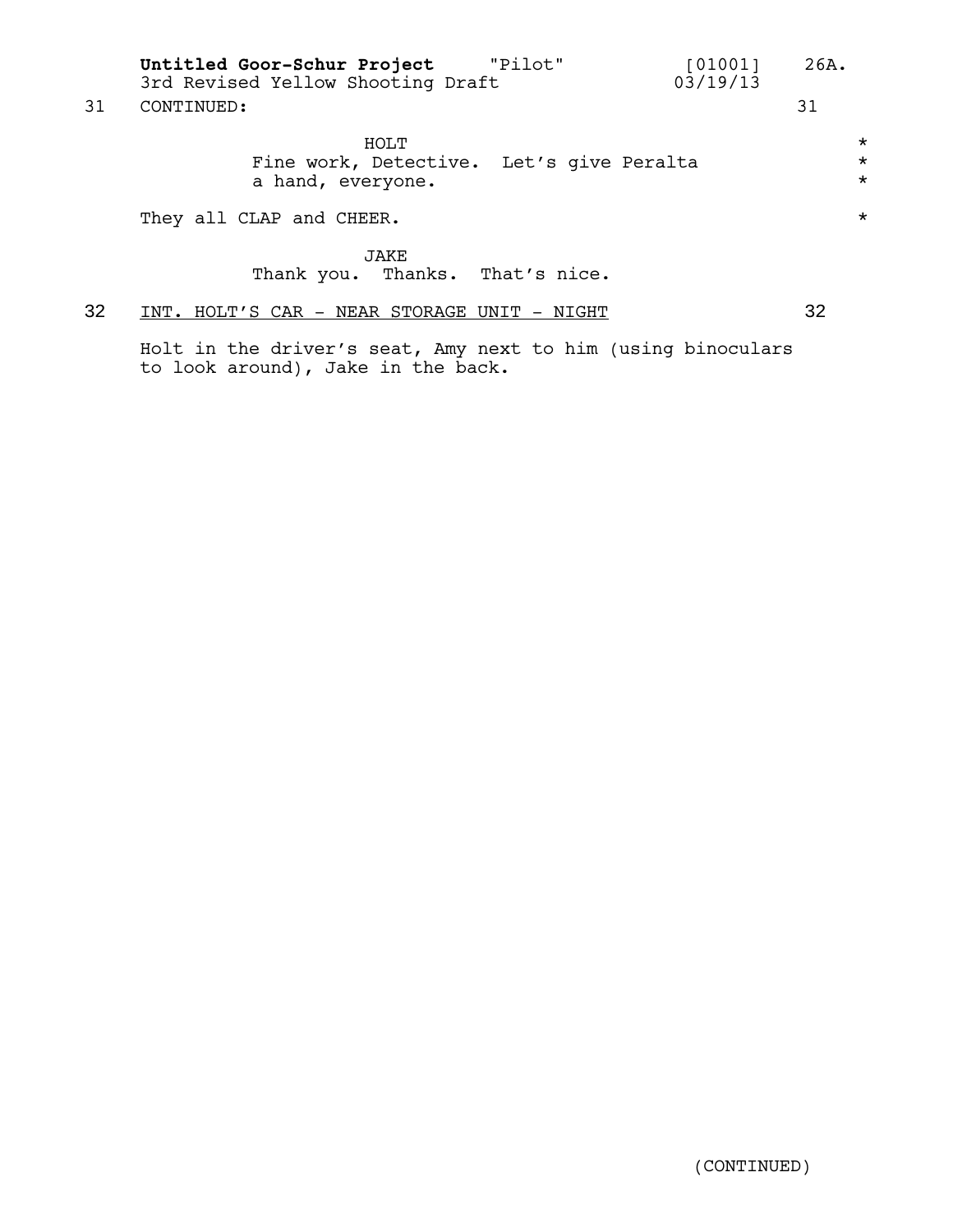Untitled Goor-Schur Project "Pilot" [01001] 27.<br>3rd Revised Yellow Shooting Draft 03/19/13

3rd Revised Yellow Shooting Draft

32 CONTINUED: 32

AMY No record of Ratko on their ledger. Must have used cash.

HOLT<sub>U</sub> Maybe we'll get lucky and he'll turn up.

Jake leans forward.

**JAKE** 

Well, I for one am very excited to be on a stakeout with you, Captain. You know what my fave part of stakeouts is? Patrol guide says: casual dress.

HOLT Does he always talk this much?

AMY I just tune it out. It's like a white noise machine.

#### JAKE

First off, that's racist. Second of all, you caught the Disco Strangler, right? That dude wrapped a lot of yo-yos around a lot of hookers' necks. Nice collar. But the thing I can't understand is: young superstar detective takes down a serial killer... why'd it take you so long to get your first command?

HOLT Because I'm gay.

Jake LAUGHS. Holt does not. He sits there, placidly. Slowly, Jake realizes...

> JAKE ...Seriously?

HOLT I'm surprised you didn't know. I don't try to hide it.

## 33 FLASHBACK 33

Clues are revealed USUAL SUSPECTS-STYLE: a framed newspaper with headline "Gay Captain Appointed", Gina in slo-mo saying, "I get a gay vibe," and Holt in slo-mo saying "man-scaping."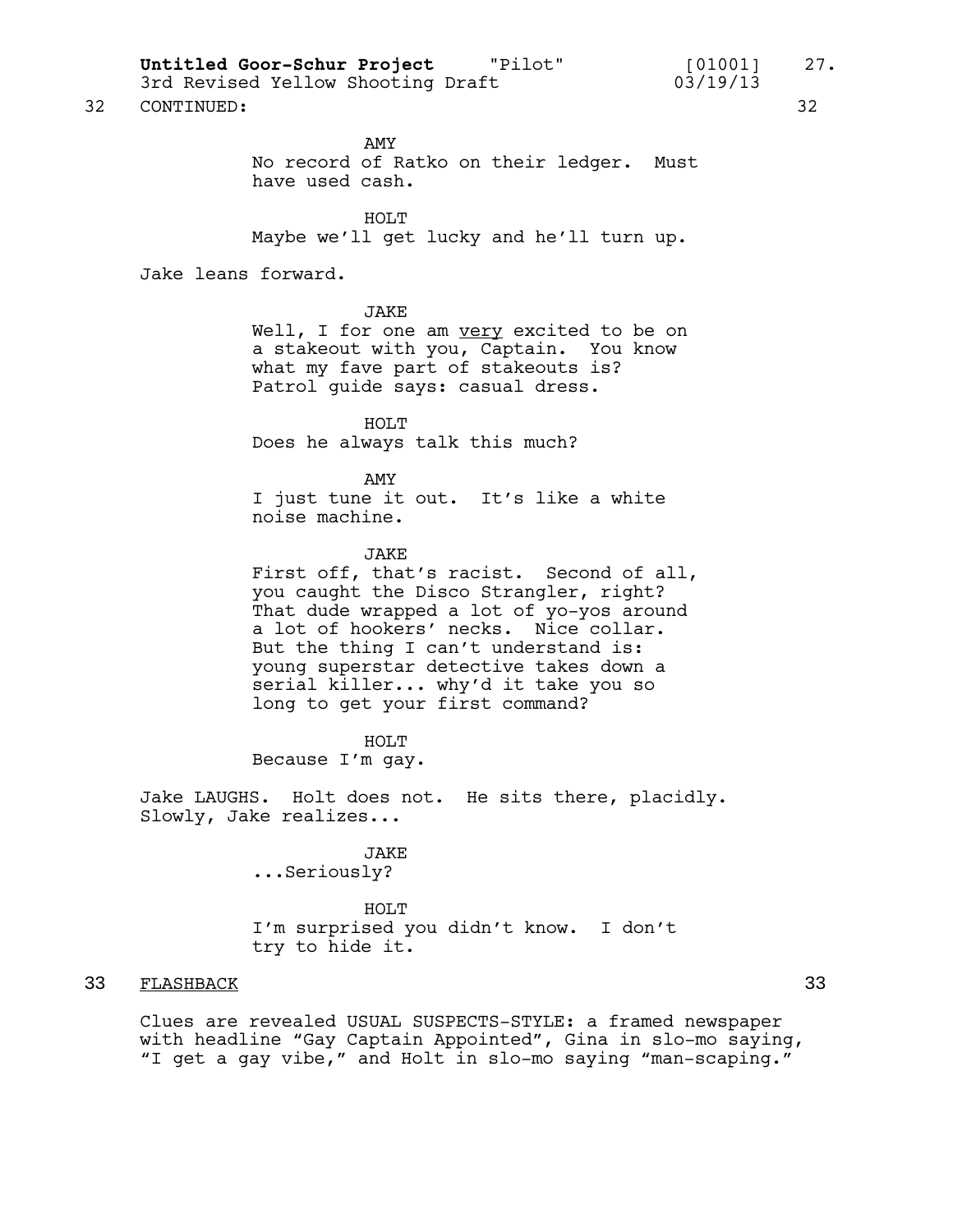34 BACK TO SCENE 34

JAKE Damn. I am not a good detective.

#### 35 INT. CHARLES' CAR - LATER 35

Rosa and Charles.

ROSA Hey. I feel bad that you spent all that money on movie tickets. Take this.

CHARLES Why don't you just come to the movies?

ROSA

No thanks.

CHARLES ...Okay. Well. This is awkward. Sitting in this car together.

ROSA It's not awkward. I like your company. You're sweet.

He smiles.

36 INT. HOLT'S CAR - NIGHT 36

JAKE

Captain, when I had my pants off, in no way was I... I didn't know about your gay... gayness.

HOLT I know, Peralta. You're a lot of things, but you're not a homophobe.

AMY When did you come out?

#### HOLT

About twenty-five years ago. The NYPD was not ready for an openly gay detective. Then the old guard died, and suddenly, they couldn't wait to show off the fact that they had a high-ranking gay officer. I made captain, but they put me into a public affairs unit. I was a good soldier, helped recruitment... but all I ever wanted was a command. (MORE)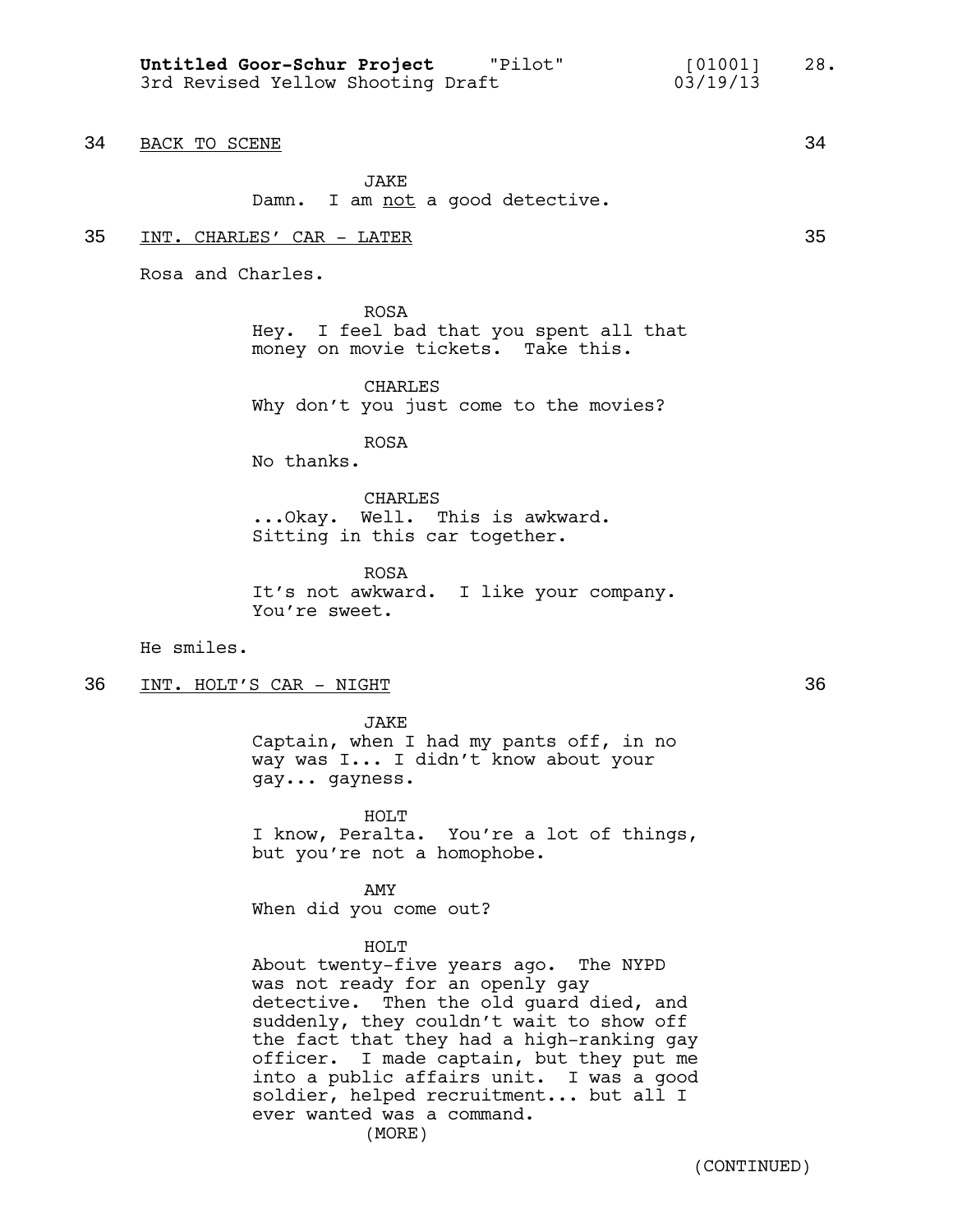Now, I finally got one, and I'm not going to screw it up. There's a beat. JAKE I feel dumb. AMY My God. I have to thank you, Captain, because at this moment, Peralta is feeling humility, for maybe the first time in his life. Aren't you, JP? JAKE Frankly, yes, I am, and Captain, I'm sorry. (points) But also, look, there's Ratko. Humility over. I'm amazing. HOLT Go. We see RATKO walking into the storage building. They quickly PUT ON VESTS, pull their guns, and CHARGE OUT OF THE CAR -- 37 INT. PUBLIC STORAGE UNIT - MOMENTS LATER 37 They enter the maze-like building and hear a metal door shut. AMY He couldn't lock himself in. Split up and find the ones that are unlocked. HOLT Looks like we all got door duty. JAKE I see what you did there. Nice. They split up -- Holt and Amy go one way, Jake the other. 38 INT. STORAGE UNIT - MOMENTS LATER 38 Jake comes to an OPEN storage door, sees a LARGE PARROT. PARROT I'm lonely. Untitled Goor-Schur Project **"Pilot"** [01001] 29. 3rd Revised Yellow Shooting Draft 03/19/13 36 CONTINUED: 36 HOLT (CONT'D)

> JAKE Hang in there, buddy.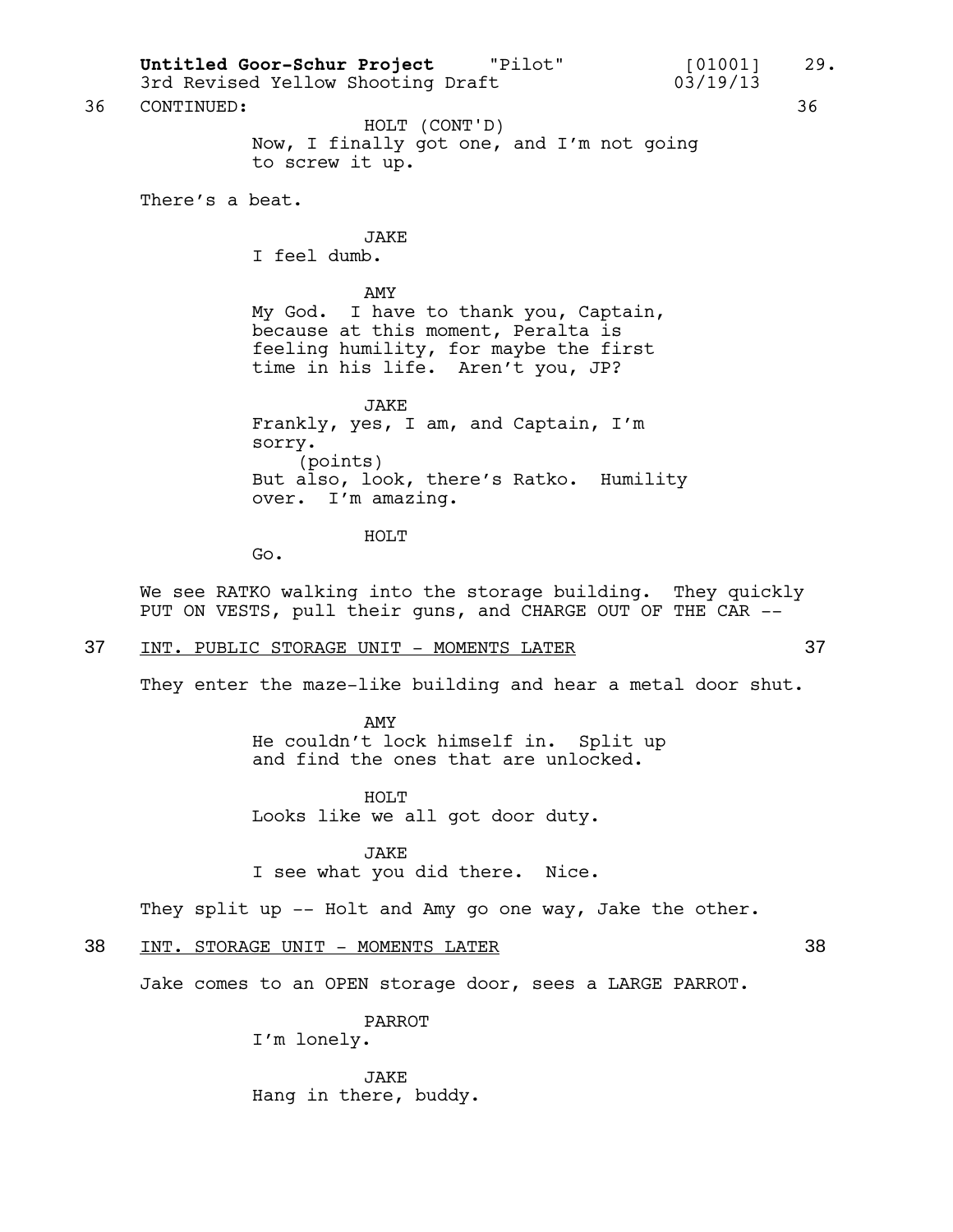**Untitled Goor-Schur Project** "Pilot" [01001] 29A. 3rd Revised Yellow Shooting Draft 03/19/13

## 39 INT. STORAGE UNIT - MOMENTS LATER 39

Amy and Holt round a corner to find a JANITOR waxing the floor. The janitor sees them and looks scared. Amy gives him the "move aside" motion.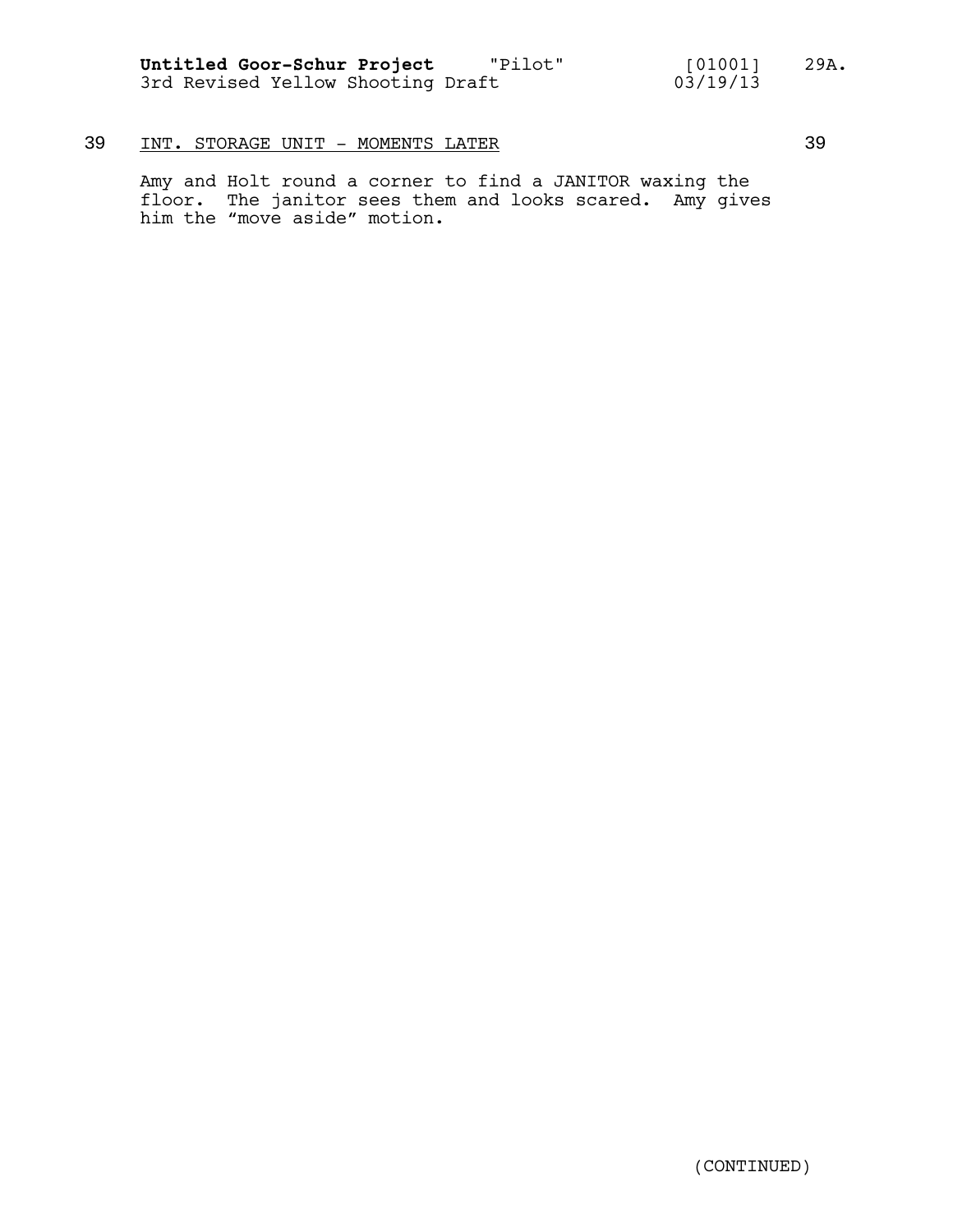39 CONTINUED: 39

The janitor gives them the "move aside" motion, and points to the waxing thing. They motion: move aside! The janitor motions: YOU move aside!

#### 40 INT. STORAGE UNIT - MOMENTS LATER 40

RATKO, on his way out, lowers the door, turns around, and sees Jake with gun drawn.

> JAKE Hello, Ratko.

Ratko reveals he's holding a GUN.

RATKO You can't stop me. I'm going.

### JAKE

You're not going, actually. Because if you'll just take a quick peek to your right, you'll see Detectives Boyle and Diaz.

Ratko looks: Charles and Rosa, guns drawn, are to his right.

#### JAKE (CONT'D)

Over there is Detective Santiago. And behind you is Captain Holt. Can you believe that? A captain, on a stakeout! He's kind of a hands-on dude. Point is, we have you surrounded -- (immediately, triumphant) -- oh my God, I figured out the tie

thing! Captain -- hey, I figured it out!

HOLT Maybe now's not the best time, Detective.

JAKE It's a uniform. We're a team, and ties are part of the uniform for that team. Right.

RATKO ...You ask Ratko what team?

#### JAKE

No, Ratko, shut up. It's important to you because you were kept off that team, and now you're the coach and you want us all to wear the same uniform. Boom. I nailed it.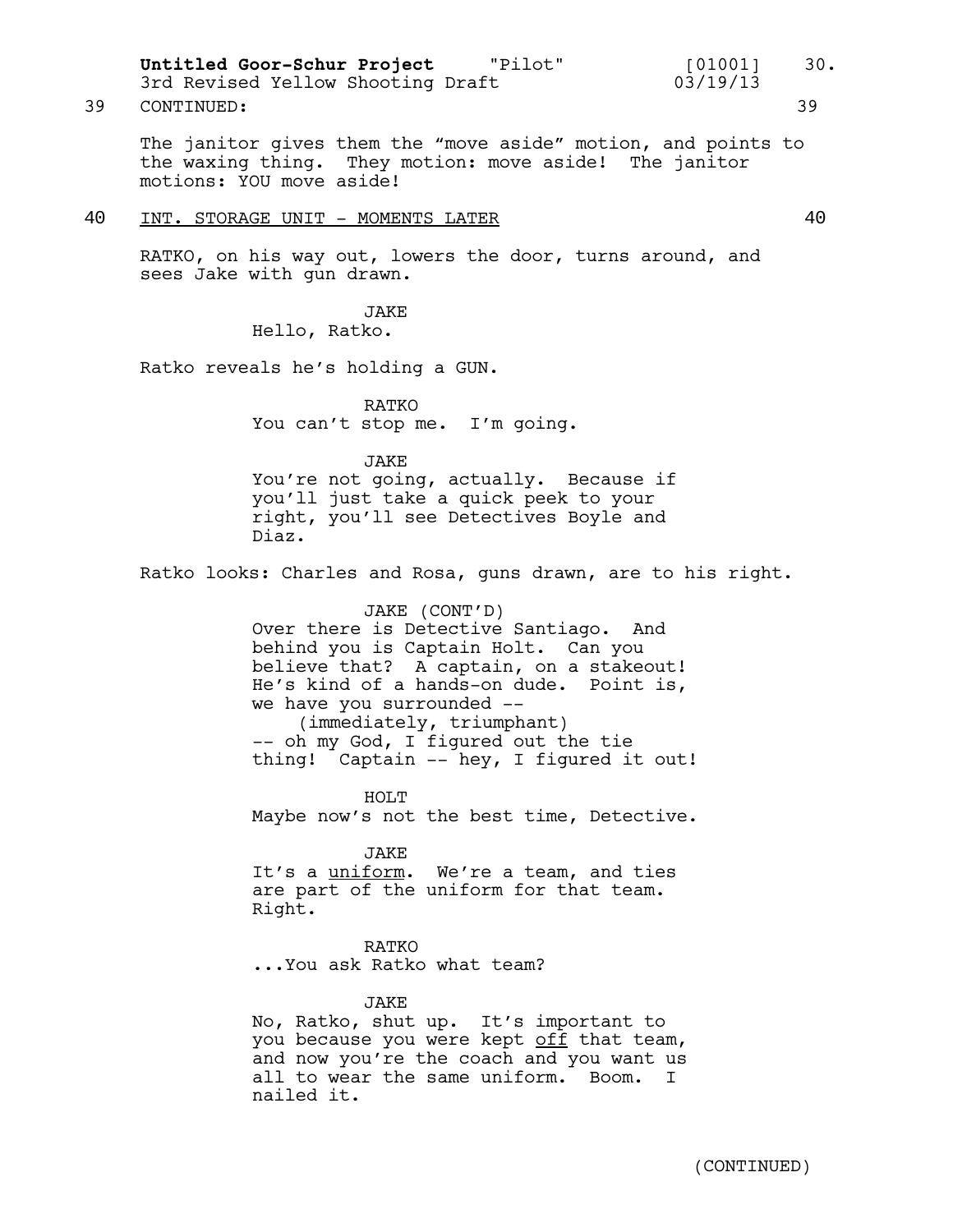**Untitled Goor-Schur Project** "Pilot" [01001] 30A.

40 CONTINUED: 40

HOLT Yes, you did. Now, please arrest Ratko.

JAKE

Oh -- right. Cool. Okay, Ratko, gun down. Get on the ground and put your hands on your --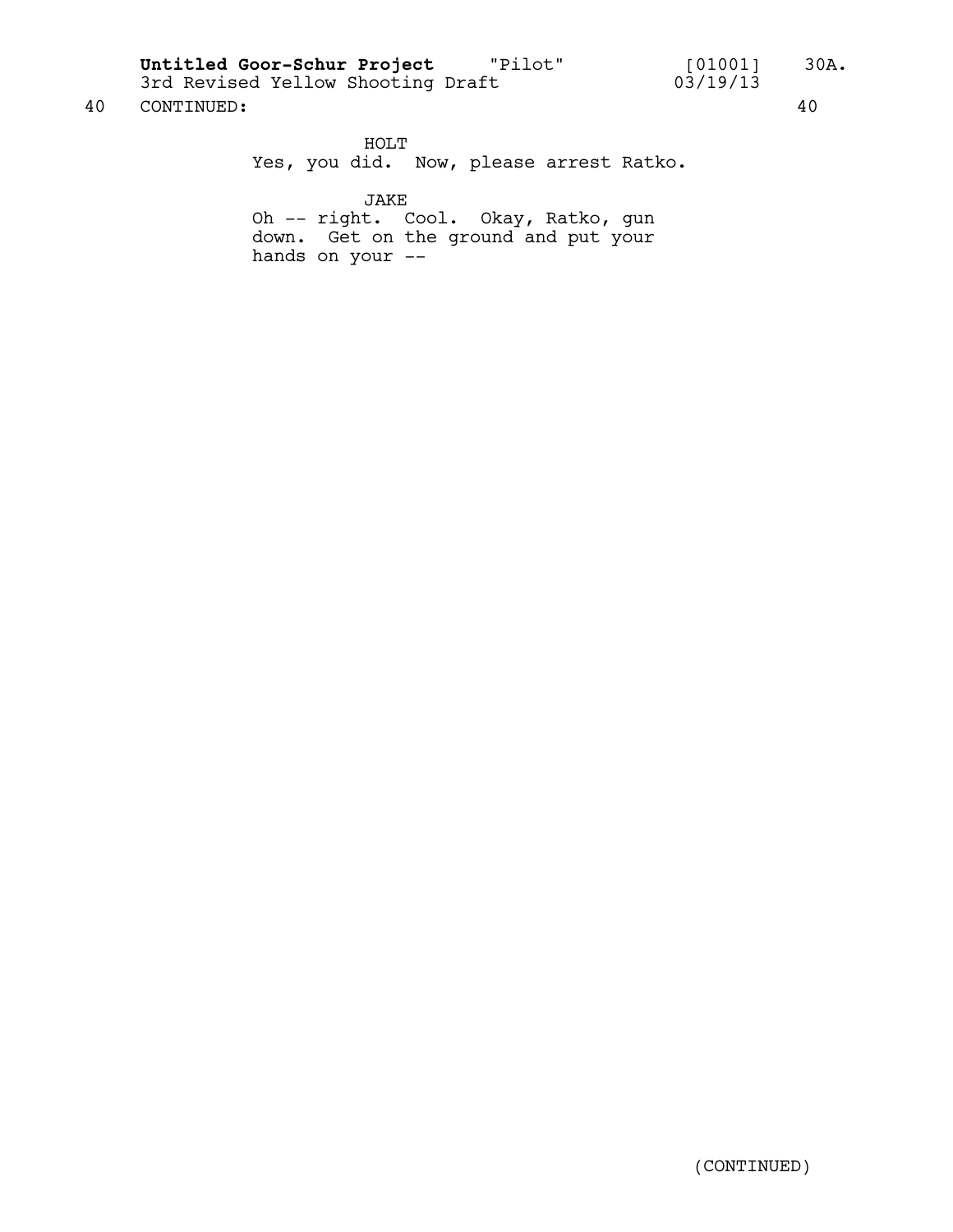Ratko drops his gun, starts to get down, then BOLTS.

JAKE (CONT'D) Ugh. I hate running.

AMY

Got him.

Amy WHACKS Ratko on the leg with her BATON. He goes down hard. Rosa PINS HIM DOWN as Charles cuffs him.

Jake stands next to Holt.

JAKE That's how we do things in the nine-nine, Captain. We catch bad guys, and we look good doing it.

Jake shifts around a little, uncomfortably.

HOLT What's wrong with you?

JAKE Never took off the speedo. Huge mistake. It is inside me. Great job, team!

He walks off uncomfortably.

#### **END OF ACT THREE**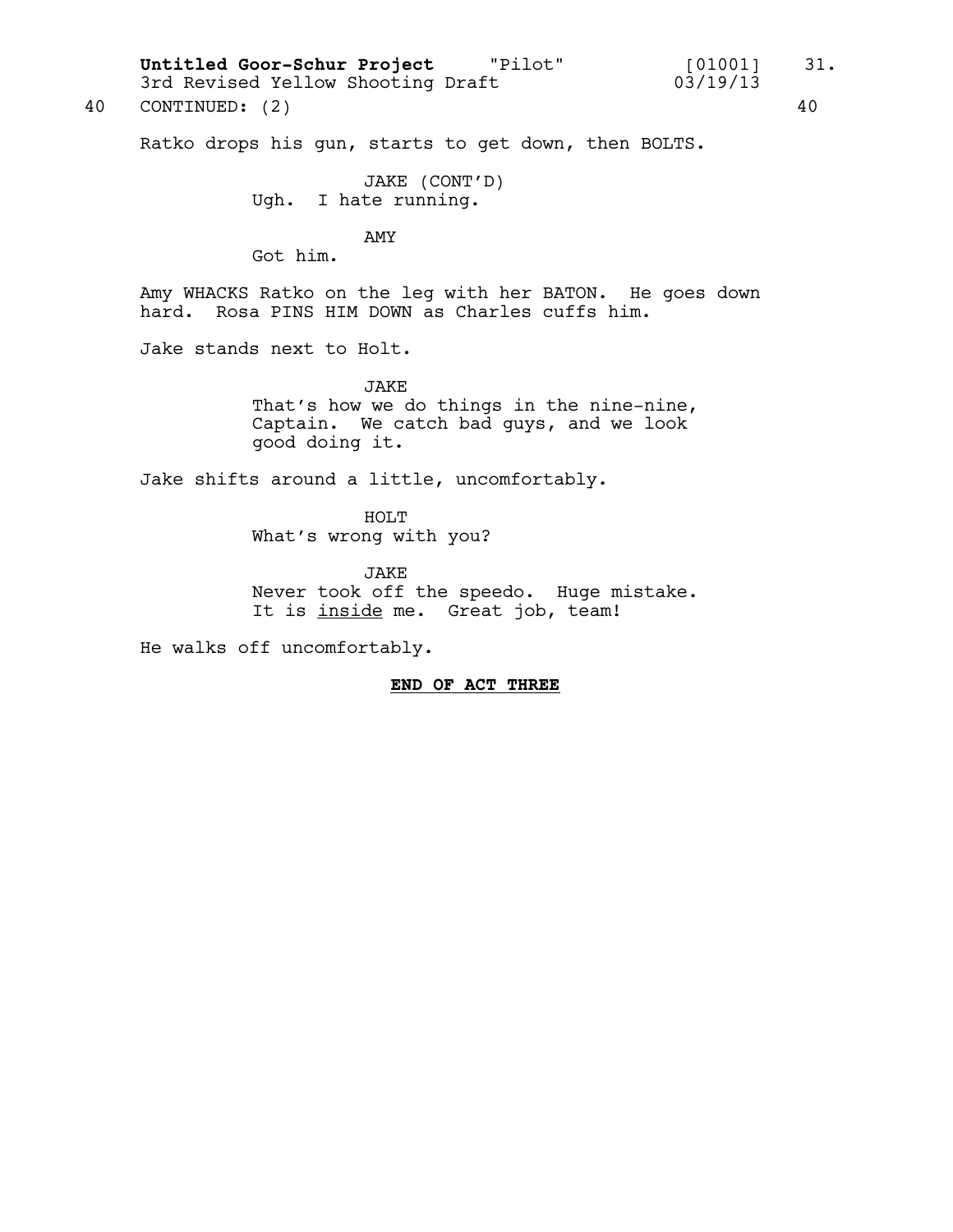#### **TAG**

#### 41 INT. MCCOYS BAR - THAT NIGHT 41

A bartender hands two pitchers to Holt and Amy. Jake enters in a TUXEDO.

> HOLT And what's this all about, Detective?

JAKE Oh, the tux? I'm done with work. This

is how I dress in my free time.

Holt barely smiles.

HOLT

You did well today, Peralta. But you're going to need a little more humility if you're going to make captain one day.

AMY

Him?! If anyone's going to make captain in this bar, it's me. And you, Captain, because you are a captain.

**JAKE** Yeah, I don't want your job. That's the last thing I want.

HOLT (eyeing Jake) Okay. Guess I was mistaken. (to the bartender) The beers are on him.

### 42 INT. ELSEWHERE IN THE BAR - LATER 42

Gina and Charles.

GINA How'd it go with Rosa?

CHARLES We will not be seeing a movie. But -and this is big -- she called me "sweet." Sweet's pretty good, right?

GINA Sweet's not good. Grow a pair.

#### 43 INT. MCCOYS BAR - CONTINUOUS - TABLE AREA

Jake is wrapping up the story.

(CONTINUED)